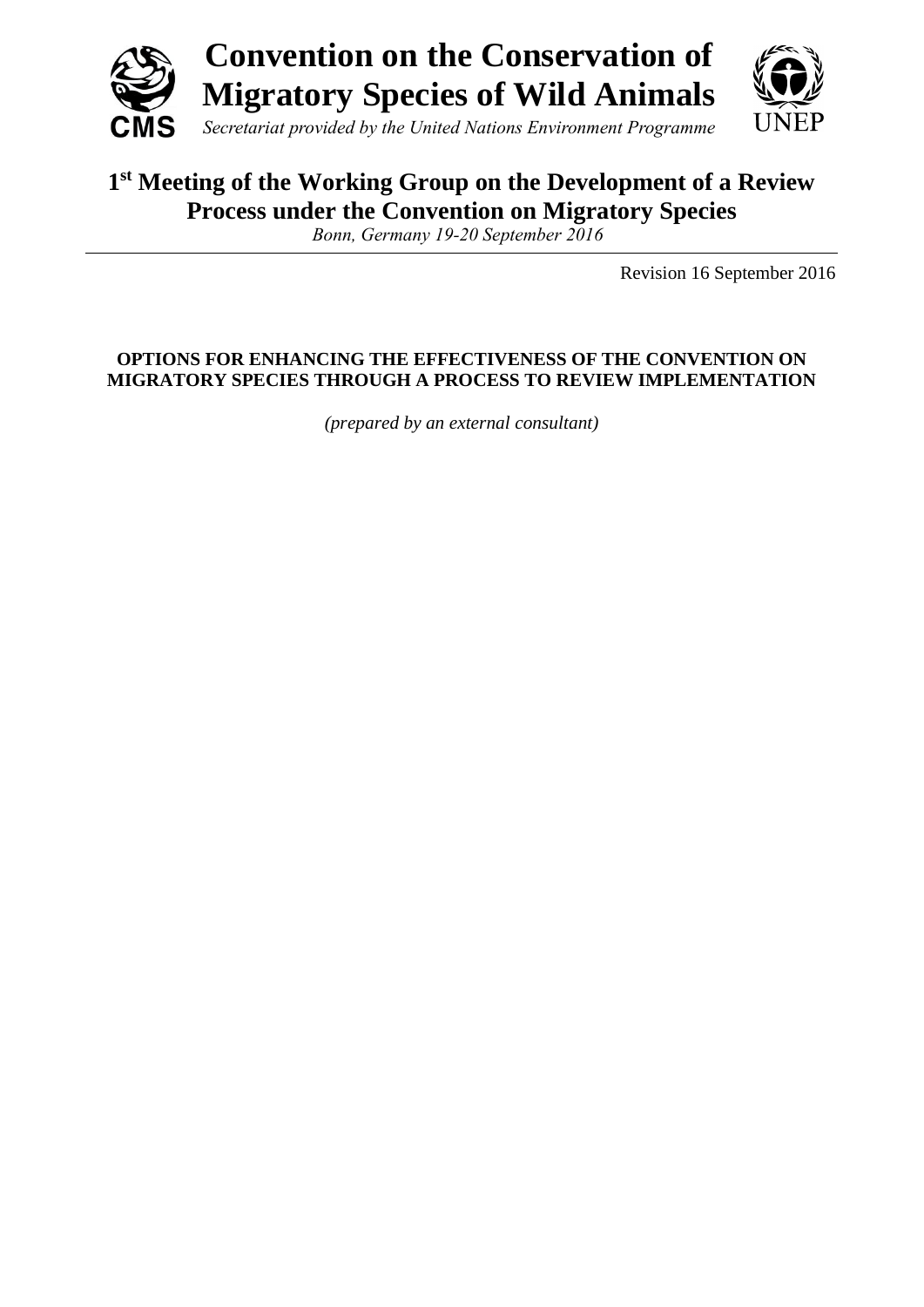#### **Options for Enhancing the Effectiveness of the Convention on Migratory Species through a Process to Review Implementation**

Chris Wold\* September 1, 2016

#### **Scope and purpose of this paper**

1. At the Eleventh Meeting of the Conference of the Parties to the Convention on Migratory Species (the "Convention" or "CMS"), the Parties adopted Resolution 11.7, *Enhancing the Effectiveness of the Convention through a Process to Review Implementation*. Resolution 11.7 launches an intersessional process "to explore possibilities for strengthening implementation of the Convention through the development of a review process." The Executive Secretary submitted to the Standing Committee at its 44th meeting document UNEP/CMS/StC44/16.1, which sets out proposed terms of reference for a working group to explore such possibilities, as required by Resolution 11.7. After discussion, the Standing Committee adopted the Executive Secretary's proposal with the additional option of maintaining the status quo, also called a "zero option."<sup>1</sup>

- 2. To support the work outlined in the Terms of Reference, this paper
	- provides a short background on review mechanisms: how they work, why they are important, and why the parties are discussing a review process and not a compliance mechanism;
	- describes the potential benefits of a review process based on a comparison of relevant processes in selected agreements and MEAs;
	- provides an understanding and brief analysis of the articles in the CMS instrument that support the review of Parties' implementation, identifies which obligations could be considered for review, and describes options for how reviews could be carried out;
	- examines ways in which a review incidence could be triggered, and what could be the outcome;
	- provides an overview of possible financial implications and provides an understanding of what scientific review and reporting systems that already exist under the CMS could be linked to enhance the review; and
	- develops the following three summary scenarios of what a CMS review mechanism could entail: (1) use of internal and existing CMS structures and processes, (2) a customized/institutionalized system of review, and (3) status quo ("zero option").

 $\overline{a}$ \* Professor of Law and Director, International Environmental Law Project (IELP), Lewis & Clark Law School, 10015 SW Terwilliger Blvd., Portland, OR 97219; [wold@lclark.edu;](mailto:wold@lclark.edu) tel: (503) 768-6734.

<sup>1</sup> CMS, Draft Report of the 44th Meeting of the CMS Standing Committee, *14 – 15 October 2015*, para. 161 (2016).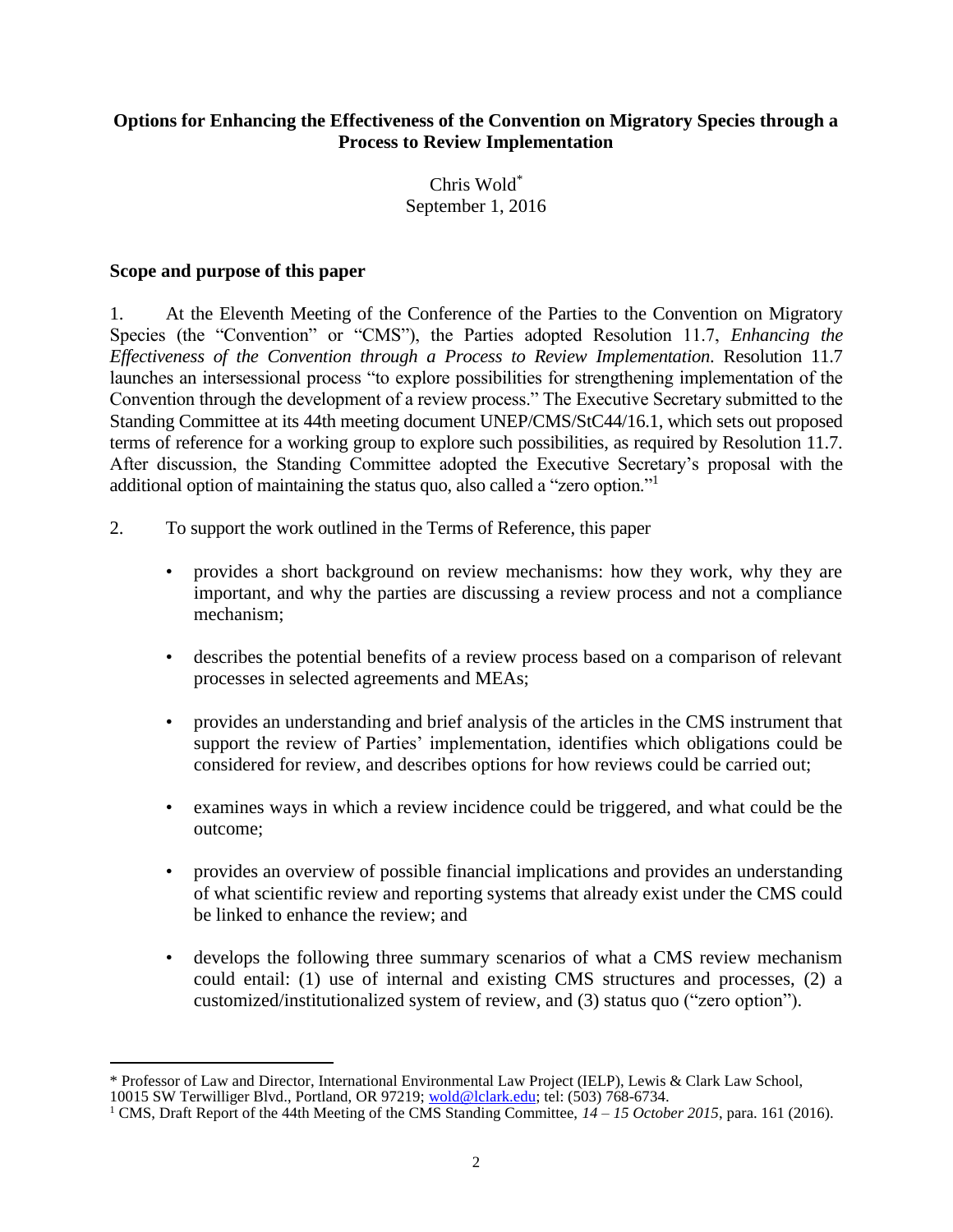#### **Background on review processes**

3. In the 2000 Malmö Declaration, environment ministers and heads of delegation recognized the "alarming discrepancy between commitments and action" and "the central importance of environmental compliance, enforcement and liability" for reversing negative global environmental trends.<sup>2</sup> Compliance with international environmental obligations remains a central concern. The United Nations Environment Programme has identified "[s]trengthening of compliance with multilateral environmental agreements . . . as a key issue."<sup>3</sup> Scholars recently stated that concerns regarding the compliance of States with their international environmental obligations has increased and will continue to grow as the complexity of global environmental commitments and challenges grows. 4

4. Many multilateral environmental agreements (MEAs) have sought to improve compliance by establishing processes to review compliance and implementation. These MEAs include the Montreal Protocol on Substances that Deplete the Ozone Layer ("Montreal Protocol"),<sup>5</sup> the Kyoto Protocol,<sup>6</sup> the Convention on International Trade in Endangered Species of Wild Fauna and Flora ("CITES"),<sup>7</sup> the Convention on the Conservation of European Wildlife and Natural Habitats ("Bern Convention"),<sup>8</sup> the Basel Convention on the Control of Transboundary Movement of Hazardous Wastes and Their Disposal ("Basel Convention"),<sup>9</sup> the Convention on the Prevention of Marine Pollution by Dumping

[11.English.pdf.](http://www.basel.int/portals/4/download.aspx?d=UNEP-CHW-COP.10-BC-10-11.English.pdf) More information on the Basel Convention's process can be found at Basel Convention, Implementation & Compliance Committee,

 $\overline{a}$ <sup>2</sup> The Global Ministerial Environment Forum, Sixth Special Session of the Governing Council of the United Nations Environment Programme, Fifth Plenary Meeting, paras. 2, 3 (31 May 2000), available at [http://www.unep.org/malmo/malmo\\_ministerial.htm.](http://www.unep.org/malmo/malmo_ministerial.htm)

<sup>3</sup> UNEP, *The UNEP Guidelines on Compliance with and Enforcement of Multilateral Environmental Agreements*, *in*  UNEP, MANUAL ON COMPLIANCE WITH AND ENFORCEMENT OF MULTILATERAL ENVIRONMENTAL AGREEMENTS, at p. 661, Annex I, para. 5 (eds., Carl Bruch & Elizabeth Mrema, 2006).

<sup>4</sup> Michael G. Faure & Jürgen Lefevre, *Compliance with Global environmental Policy: Climate Change and Ozone Layer Cases*, *in* THE GLOBAL ENVIRONMENT: INSTITUTIONS, LAW & POLICY 110, 110 (Regina S. Axelrod & Stacy D. VanDeveer, 4th ed. 2015).

**<sup>5</sup>** Ozone Secretariat, Implementation-Committee-under-Non-Compliance-Procedure-Montreal-Protocol (IMPCOM), available at [http://ozone.unep.org/en/implementation-committee-under-non-compliance-procedure-montreal](http://ozone.unep.org/en/implementation-committee-under-non-compliance-procedure-montreal-protocol-impcom)[protocol-impcom;](http://ozone.unep.org/en/implementation-committee-under-non-compliance-procedure-montreal-protocol-impcom) Ozone Secretariat, Annex II : Non-compliance Procedure (1998), available at [http://ozone.unep.org/en/handbook-montreal-protocol-substances-deplete-ozone-layer/728.](http://ozone.unep.org/en/handbook-montreal-protocol-substances-deplete-ozone-layer/728)

<sup>6</sup> For more information on the Kyoto Protocol's review process, see UNFCCC, An Introduction to the Kyoto

Protocol Compliance Mechanism, available a[t http://unfccc.int/kyoto\\_protocol/compliance/items/3024.php.](http://unfccc.int/kyoto_protocol/compliance/items/3024.php) <sup>7</sup> CITES, *Resolution Conf. 14.3, CITES Compliance Procedures*, available a[t https://cites.org/eng/res/14/14-](https://cites.org/eng/res/14/14-03C15.php)

[<sup>03</sup>C15.php.](https://cites.org/eng/res/14/14-03C15.php) <sup>8</sup> Council of Europe, *Monitoring Set Up under the Bern Convention*, available a[t http://www.coe.int/en/web/bern-](http://www.coe.int/en/web/bern-convention/monitoring)

[convention/monitoring;](http://www.coe.int/en/web/bern-convention/monitoring) *Standing Committee, Opening and Closing of Files and Follow-up to Recommendations*, *in*  Secretariat, Summary of Case Files and Complaints—Reminder on the Processing of Complaints and New On-line Form, T-PVS (2008) 7, Annex II (Aug. 25, 2008), available at [http://www.coe.int/en/web/bern](http://www.coe.int/en/web/bern-convention/monitoring)[convention/monitoring](http://www.coe.int/en/web/bern-convention/monitoring) [hereinafter Opening and Closing of Files].

<sup>9</sup> Basel Convention, Mechanism for Promoting Implementation and Compliance with the Obligations under the Basel Convention: Terms of Reference, para. 2 (as adopted by the sixth meeting of the Conference of the Parties (decision VI/12), and amended by the tenth meeting of the Conference of the Parties (decision BC-10/11). Basel Convention, *Decision BC-10/11, Committee for Administering the Mechanism for Promoting Implementation and Compliance of the Basel Convention*, available at [http://www.basel.int/portals/4/download.aspx?d=UNEP-CHW-COP.10-BC-10-](http://www.basel.int/portals/4/download.aspx?d=UNEP-CHW-COP.10-BC-10-11.English.pdf)

[http://www.basel.int/TheConvention/ImplementationComplianceCommittee/Overview/tabid/2868/Default.aspx.](http://www.basel.int/TheConvention/ImplementationComplianceCommittee/Overview/tabid/2868/Default.aspx)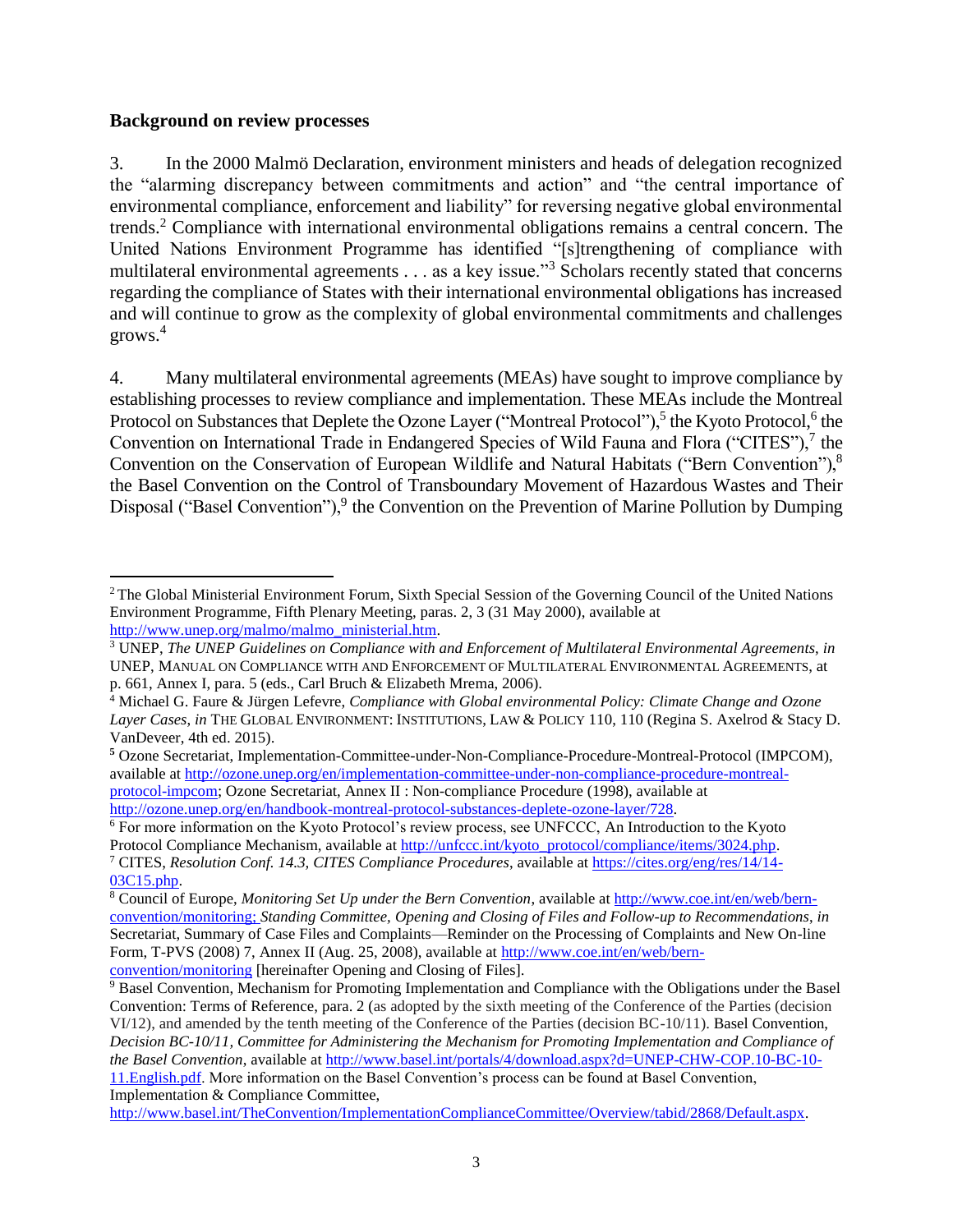of Wastes and Other Matter and its 1996 Protocol ("London Dumping Convention"),<sup>10</sup> the Convention on the Protection of the Mediterranean Sea ("Barcelona Convention"), $11$  the Long-Range Transboundary Air Pollution Convention ("LRTAP"),<sup>12</sup> and the Convention on Environmental Impact Assessment in a Transboundary Context ("Espoo Convention"),  $^{13}$  among others.<sup>14</sup>

5. In addition, two CMS daughter agreements have review processes: the Agreement on the Conservation of African-Eurasian Migratory Waterbirds (AEWA)<sup>15</sup> and the Agreement on the Conservation of Cetaceans of the Black Sea, Mediterranean Sea and Contiguous Atlantic Area  $(ACCOBAMS).<sup>16</sup>$ 

6. Generally, these processes are referred to as compliance mechanisms, although they are also called review processes and implementation processes, among other things. Whether a review process allows for the imposition of penalties for non-compliance does not have any bearing on the name used. In fact, MEAs use different names to identify their procedures and institutions for reviewing compliance. Some, like the Montreal Protocol and Espoo Convention, emphasize implementation by calling their committees the "Implementation Committee." Others, like the Barcelona Convention, use the term "Compliance Committee." Some, like AEWA, focus on the process: AEWA calls its process the "Implementation Review Process."

7. For consistency with Resolution 11.7, this paper uses the phrase "review process" to describe the procedures for reviewing compliance. It also refers generically to the committees established to review compliance as "review committees."

 $\overline{a}$ <sup>10</sup> *Compliance Procedures and Mechanisms pursuant to Article 11 of the 1996 Protocol to the London Convention 1972*, *in* REPORT OF THE TWENTY-NINTH CONSULTATIVE MEETING AND THE SECOND MEETING OF THE CONTRACTING PARTIES, DOC. LC 29/17, Annex 7 (2007), available at

https://docs.google.com/a/lclark.edu/file/d/0BxLMteFpPO08SGpJejluO0xOaUE/edit?pref=2&pli=1.

<sup>&</sup>lt;sup>11</sup> Decision IG 17/2 on Procedures and Mechanisms on Compliance under the Barcelona Convention and its *Protocol*, Doc. UNEP(DEC)MED IG. 17/10, Annex V (2008), as modified by modified by Decision IG. 21/1, available at:

[http://195.97.36.231/dbases/webdocs/content/compliancecommittee/ComplianceProceduresAndMechanisms\\_Consol](http://195.97.36.231/dbases/webdocs/content/compliancecommittee/ComplianceProceduresAndMechanisms_Consolidated_Eng.doc) [idated\\_Eng.doc.](http://195.97.36.231/dbases/webdocs/content/compliancecommittee/ComplianceProceduresAndMechanisms_Consolidated_Eng.doc)

<sup>&</sup>lt;sup>12</sup> Decision 1997/1 on the Implementation Committee, its Structure and Functions and Procedures for Review of *Compliance*, Doc. ECE/EB.AIR/53, at Annex III (1997), as amended by ECE/EB.AIR/75, Annex 5, available at [http://www.unece.org/env/lrtap/executivebody/eb\\_decision.html.](http://www.unece.org/env/lrtap/executivebody/eb_decision.html)

<sup>&</sup>lt;sup>13</sup> The complete rules of the Espoo Convention's Implementation Committee can be found in Economic Commission for Europe, *Structure and Functions of the Implementation Committee and Procedures for Review of Compliance & Operating Rules of the Implementation Committee*, available at

http://www.unece.org/fileadmin/DAM/env/eia/documents/ImplementationCommittee/2014 Structure\_and\_functions [/Implementation\\_Committee\\_structure\\_functions\\_procedures\\_rules.e\\_2014.pdf.](http://www.unece.org/fileadmin/DAM/env/eia/documents/ImplementationCommittee/2014_Structure_and_functions/Implementation_Committee_structure_functions_procedures_rules.e_2014.pdf) 

 $14$  For a non-exhaustive list of MEAs that include review processes, including the Biosafety Protocol and the Aarhus Convention, see NON-COMPLIANCE PROCEDURES AND MECHANISMS AND THE EFFECTIVENESS OF INTERNATIONAL ENVIRONMENTAL AGREEMENTS (Tullio Treves et al. eds., 2007).

<sup>&</sup>lt;sup>15</sup> AEWA, *Resolution 4.6, Establishment of an Implementation Review Process. For more information on AEWA's* Implementation Review Process, see AEWA, Implementation Review Process (IRP), available at [http://www.unep](http://www.unep-aewa.org/en/activities/irp)[aewa.org/en/activities/irp.](http://www.unep-aewa.org/en/activities/irp)

<sup>&</sup>lt;sup>16</sup> ACCOBAMS Resolution 5.4, ACCOBAMS Follow-up Procedure, available at [http://accobams.org/index.php?option=com\\_content&view=article&id=1174%3Amop5-final-report-and](http://accobams.org/index.php?option=com_content&view=article&id=1174%3Amop5-final-report-and-resolutions&catid=34&Itemid=65)[resolutions&catid=34&Itemid=65.](http://accobams.org/index.php?option=com_content&view=article&id=1174%3Amop5-final-report-and-resolutions&catid=34&Itemid=65)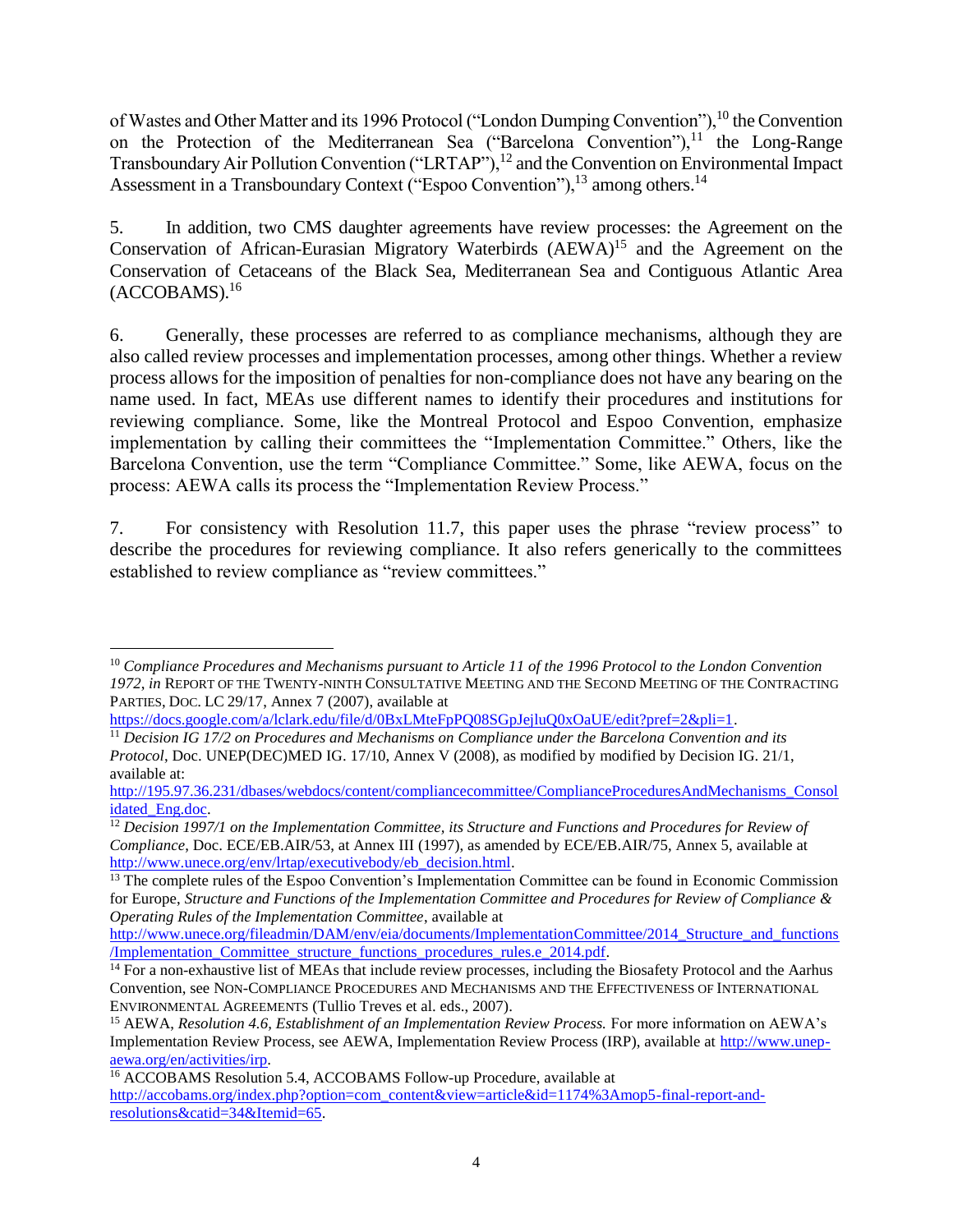8. Regardless of the name used, review processes are designed to facilitate the fulfilment by the Contracting Parties of their obligations by constructively engaging the Party alleged to be in non-compliance.<sup>17</sup> Nonetheless, MEAs take very different approaches to their review processes. The Montreal Protocol and CITES review processes first attempt to facilitate compliance by providing the non-complying Party with technical or other assistance. This assistance may include technical training, enforcement training, and help with legislative drafting, among other things. If the non-compliance persists, the compliance body may issue a formal warning, recommend trade suspensions or, in the case of the Montreal Protocol, deny access to funding through the Multilateral Fund. Other MEAs, such as the Basel Convention, ACCOBAMS, AEWA, and many others, rely solely on a facilitation approach to non-compliance. Instead of imposing sanctions for noncompliance, these review processes depend on collaborative assistance through the provision of technical and other support to assist the non-complying Party come into compliance.

9. If the CMS Parties decide to adopt a review process, they will need to determine whether they want a sanction-based or facilitation-based approach. A facilitation-based approach seems most feasible. Unlike the Montreal Protocol and CITES, CMS does not have a trade component that would allow a suspension of trade benefits to encourage compliance. Unlike the Montreal Protocol, CMS does not have significant funding that can be withdrawn to encourage compliance.

10. Regardless of whether the process is entirely facilitative or has the possibility to impose sanctions, parties to an MEA must consider several design features of their review process: (1) What triggers the review process?, (2) Who may trigger the review process?, (3) What is the institutional structure of the review process?, and (4) What actions are available to facilitate compliance? The remainder of this section summarizes the basic approaches adopted in other review processes.

# *Triggers*

 $\overline{a}$ 

11. Review processes are triggered in several different ways. Most review processes are triggered based on concerns relating to non-compliance by a Party with its obligations under the relevant MEA. The primary question is whether a Party is complying with a specific obligation under the relevant MEA.

12. AEWA takes a different approach by focusing on adverse impacts rather than noncompliance with obligations. AEWA's Implementation Review Process (IRP) is triggered when the Secretariat becomes aware of an issue or a concerned Party submits a Possible Case Information Sheet to the AEWA Secretariat describing "adverse effects or potential adverse effects" to migratory waterbirds or their habitats as a result of human activities.<sup>18</sup>

13. A third option is to review the compliance of all Parties according to a schedule. Such an approach avoids adoption of a trigger that initiates a compliance matter. Instead, each Party has its compliance reviewed periodically (for example, every five years) regardless of whether any

<sup>&</sup>lt;sup>17</sup> UNEP, Guidelines on Compliance with and Enforcement of Multilateral Environmental Agreements, para. 9 (2002), available a[t http://www.unep.org/delc/Portals/119/UNEP.Guidelines.on.Compliance.MEA.pdf.](http://www.unep.org/delc/Portals/119/UNEP.Guidelines.on.Compliance.MEA.pdf) UNEP, *Compliance Mechanisms under Selected Multilateral Environmental Agreements*, p. 19 (2006), available at [http://www.unep.org/delc/portals/119/Compliance%20mechanisms%20under%20selected%20MEAs.pdf.](http://www.unep.org/delc/portals/119/Compliance%20mechanisms%20under%20selected%20MEAs.pdf)

<sup>18</sup> *See* AEWA Resolution 4.6, *supra* note 15, at para. 3.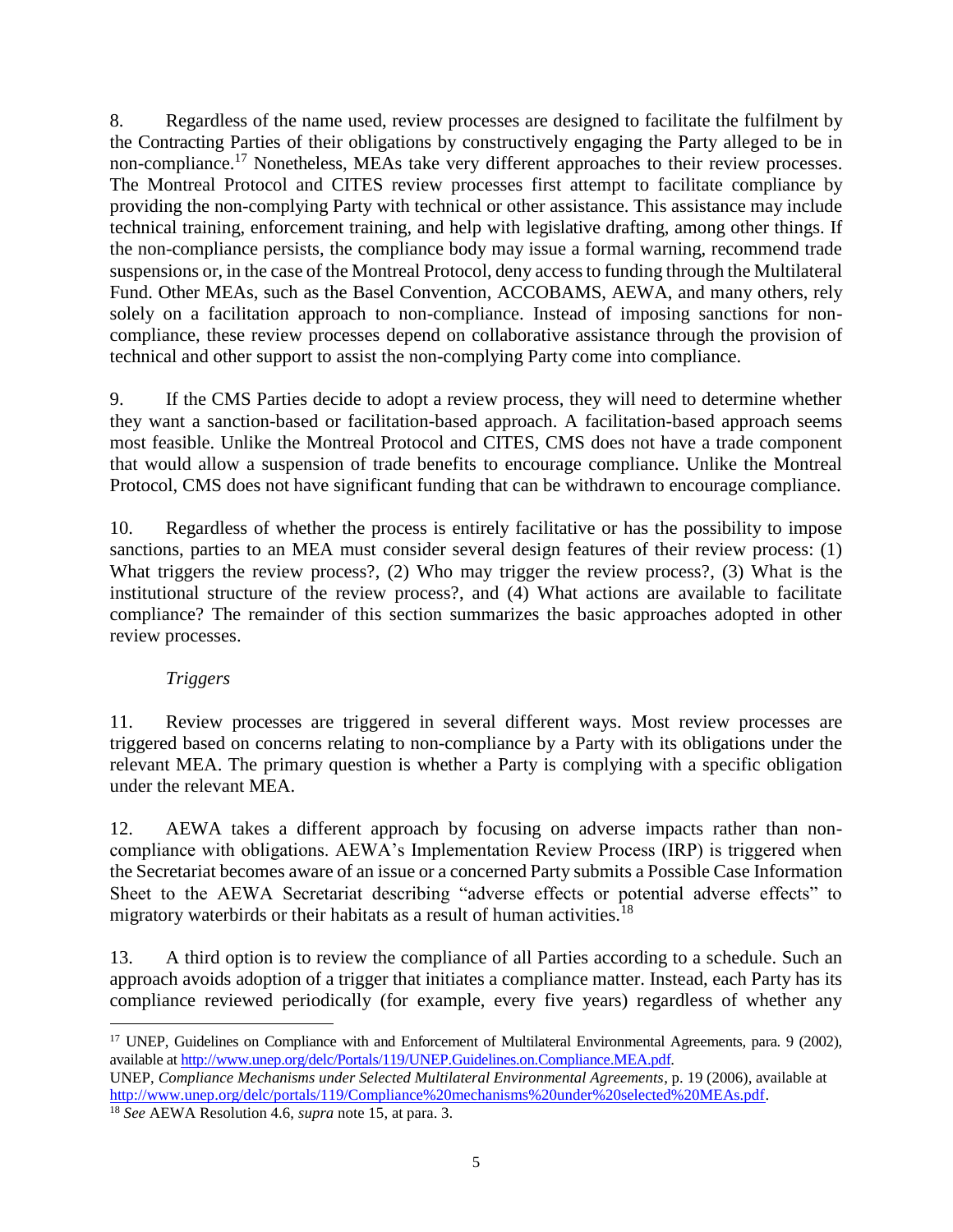specific compliance concerns have been raised. While no MEA has adopted this approach, the UN Human Rights Council has done so with its Universal Periodic Review (UPR).<sup>19</sup> Commentators note that the UPR has become an important tool for identifying areas where technical assistance and capacity building are needed and for incentivizing States to ratify human rights treaties.<sup>20</sup>

14. Adoption of one approach does not preclude adoption of a second approach. For example, Parties could adopt an approach that includes both a compliance trigger and an adverse impact trigger. Similarly, Parties could review each Party's compliance periodically while also allowing specific compliance concerns to trigger the review process.

# *Who May Trigger the Process?*

15. In many MEAs, including the Montreal Protocol, Kyoto Protocol, CITES, and others, a Party may trigger the review process by raising concerns regarding another Party's lack of compliance. A Party is likely to become aware of a problem, for example, if it receives permits or other documentation that raise compliance issues.

16. In some MEAs, such as the Montreal Protocol, Basel Convention, ACCOBAMS, and CITES, the MEA's secretariat may initiate the review of a Party's implementation. As the repository of national reports and other documentation, as well as a key point of contact for many Parties, the secretariat is well-placed to identify issues of non-compliance (and help Parties resolve issues before they become much bigger concerns). In most MEAs, the majority of compliance matters are initiated by the secretariat. In the Basel Convention, for example, the secretariat has initiated 11 of 13 compliance matters.<sup>21</sup> The Kyoto Protocol, however, takes a different approach. To maintain the secretariat's administrative role, the secretariat may not initiate the review of a Party's compliance with the Protocol.<sup>22</sup>

17. Pursuant to the review processes of many MEAs, including the Montreal Protocol, the Kyoto Protocol, ACCOBAMS, and AEWA, a Party may self-report an issue of non-compliance. Even when a Party self-reports a compliance issue, the full range of facilitation options is available to that Party. Self-reporting has become an important feature of review processes because it encourages Parties "to provide information cooperatively, without fears that they will be subject to intrusive scrutiny or verification."<sup>23</sup> Self-reporting also helps an MEA achieve its global environmental goals; rather than allowing non-compliance to persist or for another Party to raise

<sup>19</sup> See UN General Assembly Resolution 60/251 (3 April 2006).

<sup>20</sup> *See* Edward R. McMahon, *The Universal Periodic Review: A Work in Progress: An Evaluation of the First Cycle of the New UPR Mechanism of the United Nations Human Rights Council* (Sept. 2012); Elvira Dominguez-Redondo, *The Universal Periodic Review: Is There Life Beyond Naming and Shaming in Human Rights Implementation?*, 2012 NEW ZEALAND LAW REVIEW 673 (2012).

<sup>21</sup> Basel Convention, Specific Submissions Activities, available at

[http://www.basel.int/Implementation/LegalMatters/Compliance/SpecificSubmissionsActivities/tabid/2310/Default.as](http://www.basel.int/Implementation/LegalMatters/Compliance/SpecificSubmissionsActivities/tabid/2310/Default.aspx) [px.](http://www.basel.int/Implementation/LegalMatters/Compliance/SpecificSubmissionsActivities/tabid/2310/Default.aspx)

<sup>&</sup>lt;sup>22</sup> Geir Ulfstein & Jacob Werksman, *The Kyoto Compliance System: Towards Hard Enforcement*, *in* IMPLEMENTING THE CLIMATE REGIME: INTERNATIONAL COMPLIANCE 39, 59 (Olav Schram Stokke et al., eds. 2005), available at [http://ulfstein.net/wp-content/uploads/2012/08/TheKyotoComplianceSystem.pdf.](http://ulfstein.net/wp-content/uploads/2012/08/TheKyotoComplianceSystem.pdf)

<sup>23</sup> Glenn M. Wiser, *Compliance Systems under Multilateral Agreements: A Survey for the Benefit of Kyoto Protocol Policy Makers*, 3 (1999).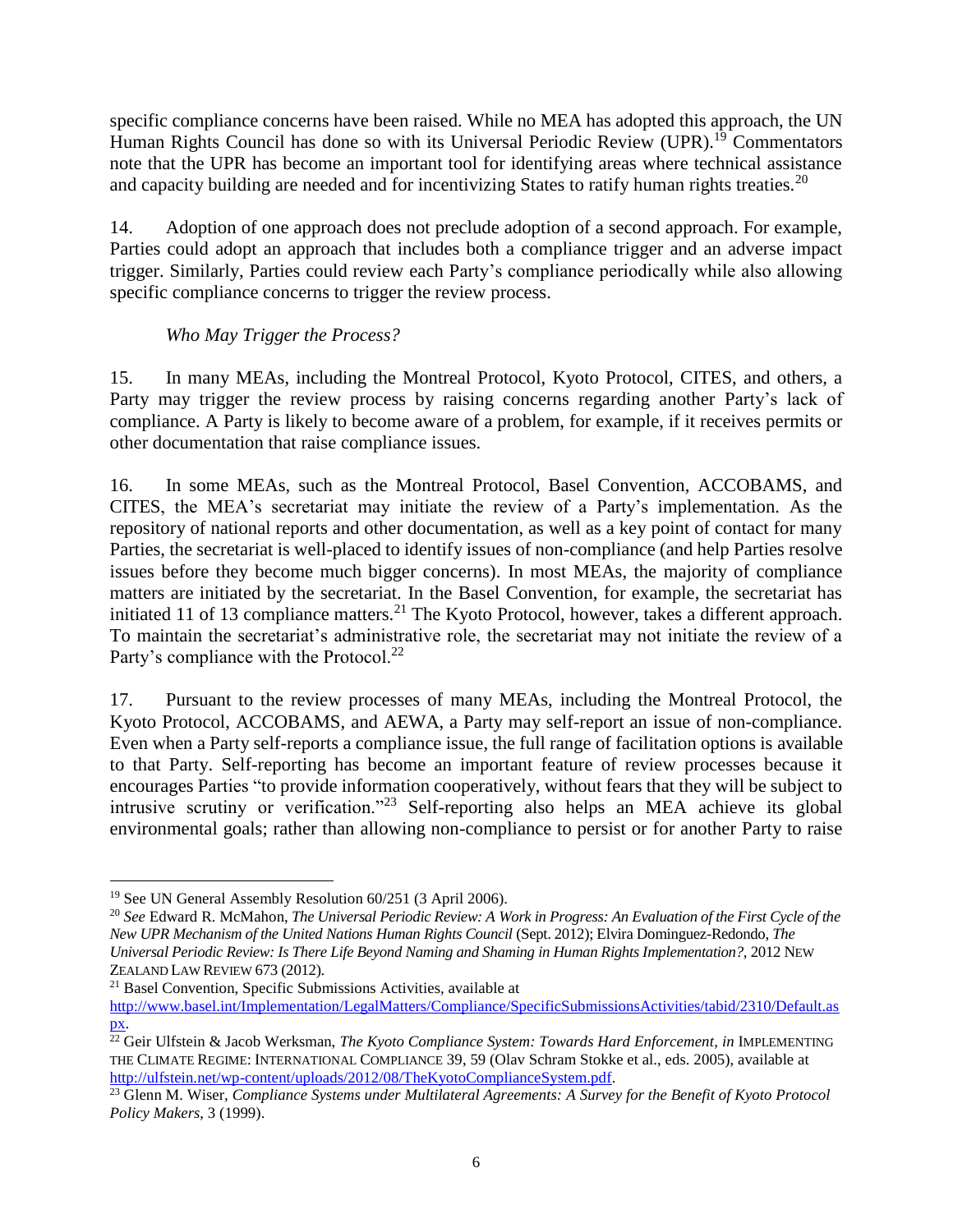an issue of non-compliance, a Party can raise its own compliance concerns with the assurance that it will quickly receive technical or other assistance to resolve the issue.

18. The review processes of a few MEAs also provide that non-State actors, such as nongovernmental organizations, may initiate a compliance matter. The AEWA resolution does not specify who may trigger the process, stating only that the AEWA Standing Committee's role in the process is triggered "upon receiving information" concerning adverse impacts to waterbirds or their habitats.<sup>24</sup> Subsequent practice has clarified that NGOs may initiate a compliance matter; BirdLife International and the Bulgarian Society for the Protection of Birds have each triggered the AEWA review process.<sup>25</sup> The review process of the Bern Convention may also be initiated by non-State actors, including NGOs. 26

# *Institutional Structure*

19. MEAs have adopted different institutional structures for their review processes. CITES, AEWA, and the Bern Convention rely on their own existing institutional structures—specifically, their secretariat, Standing Committee, and meeting of the Conference of the Parties—to fulfil various roles of their respective review processes. In contrast, ACCOBAMS, the Montreal Protocol, Kyoto Protocol, Espoo Convention, and Basel Convention have established separate review committees to undertake the necessary tasks.

20. Within these two approaches, variations exist. For example, the Basel Convention allows non-Parties to be members of the review committee; the Montreal Protocol does not. The Montreal Protocol's review committee includes ten Parties; the Basel Convention's review committee includes 15 members. The Montreal Protocol requires recommendations of its review committee to be adopted by the Meeting of the Parties; AEWA does not. The Basel Convention's review committee may recommend actions that a non-complying Party should take to come into compliance; further action by the Conference of the Parties is needed only after the review committee has failed to bring the non-complying Party into compliance.

21. The CITES Standing Committee and AEWA Standing Committee have authority to make final recommendations to the Party under review. Because the CITES and AEWA Parties meet as Conference/Meeting of the Parties roughly every three years, delegating this responsibility to these Standing Committees ensures that non-compliance issues get addressed as quickly as possible.

 $\overline{a}$ <sup>24</sup> AEWA, Resolution 4.6, *supra* note 15, at para. 3(a).

<sup>25</sup> *See*, *e.g*., *AEWA Implementation Review Process (IRP): On-the-spot Assessment Mission: Sociable Lapwing Conservation in Syria*, 1 (2010), available at<http://www.unep-aewa.org/en/activities/irp> (BirdLife); UNEP/AEWA Secretariat, *Implementation Review Process: Report to MOP5*, Doc. AEWA/MOP 5.16, at 6 (Apr. 26, 2012) (Bulgarian Society for the Protection of Birds), available at [http://www.unep](http://www.unep-aewa.org/sites/default/files/basic_page_documents/final_aewa_syria_irp_report.pdf)[aewa.org/sites/default/files/basic\\_page\\_documents/final\\_aewa\\_syria\\_irp\\_report.pdf.](http://www.unep-aewa.org/sites/default/files/basic_page_documents/final_aewa_syria_irp_report.pdf)

<sup>26</sup> Council of Europe, *Monitoring Set Up under the Bern Convention*, *available at* [http://www.coe.int/en/web/bern](http://www.coe.int/en/web/bern-convention/monitoring)[convention/monitoring](http://www.coe.int/en/web/bern-convention/monitoring) (stating that "[t]he case-file system, dating back to 1984, is a unique monitoring tool based on complaints for possible breaches of the Convention that can be submitted by NGOs or even private citizens.").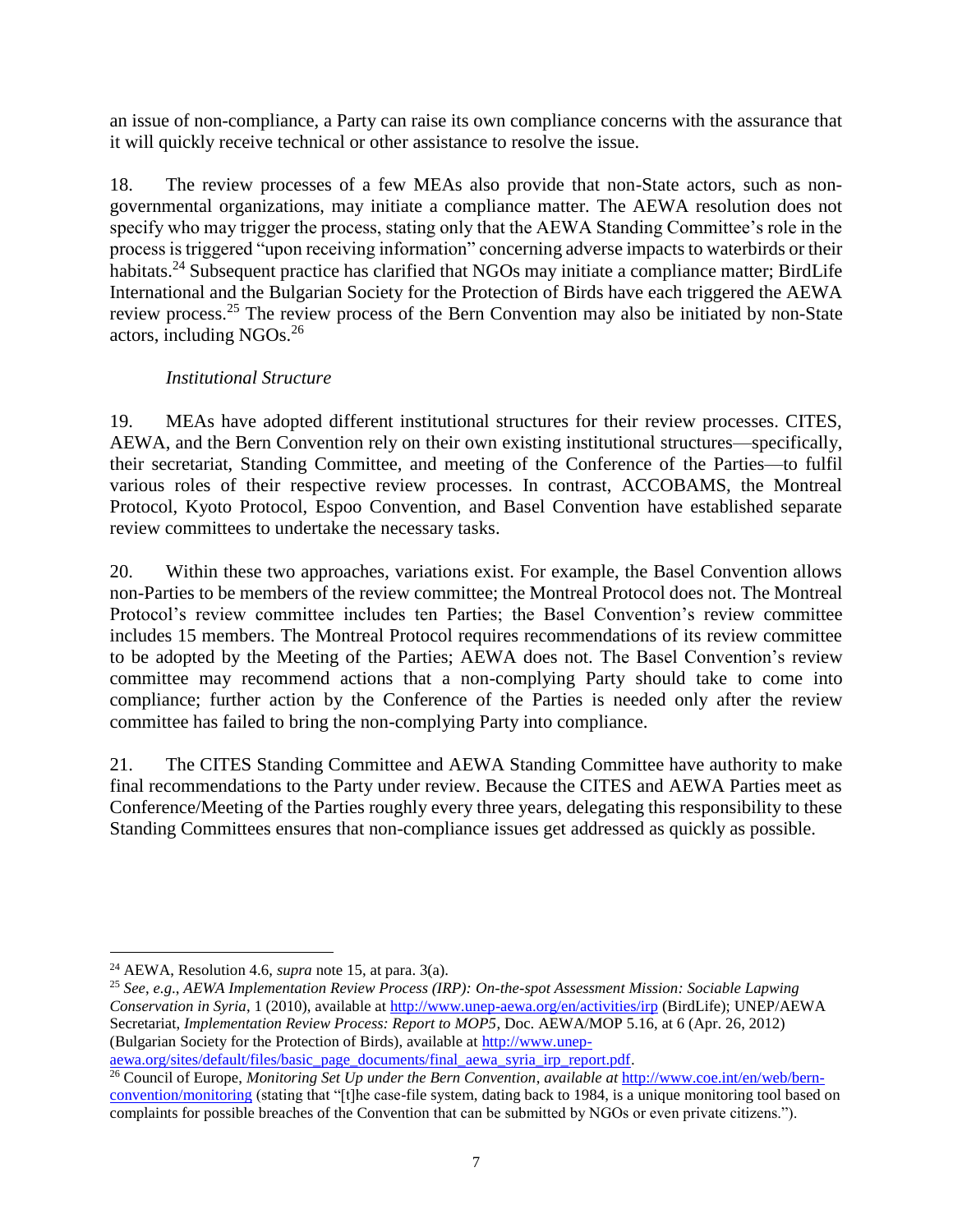#### *Actions to Facilitate Compliance*

22. Even when the Parties to an MEA authorize trade suspensions or the loss of other benefits as a consequence of non-compliance, as with CITES, the Kyoto Protocol, and the Montreal Protocol, these MEAs and their review processes put significant effort into facilitating compliance and using trade suspensions only as a last resort. The Montreal Protocol specifically notes that its review process "focuses on amicable solutions and assistance rather than to punish."<sup>27</sup> The CITES procedures are designed to ensure that a "supportive and non-adversarial approach is taken towards compliance matters, with the aim of ensuring long-term compliance.<sup>"28</sup>

23. The range of possible actions to facilitate compliance is broad. The Montreal Protocol procedures state simply that the review committee may recommend "appropriate assistance, including assistance for the collection and reporting of data, technical assistance, technology transfer and financial assistance, information transfer and training."<sup>29</sup>

24. The CITES procedures include the following detailed but non-exhaustive list of possible actions:

- a) provide advice, information and appropriate facilitation of assistance and other capacity-building support to the Party concerned;
- b) request special reporting from the Party concerned;
- c) issue a written caution, requesting a response and offering assistance;
- d) recommend specific capacity-building actions to be undertaken by the Party concerned;
- e) provide in-country assistance, technical assessment and a verification mission, upon the invitation of the Party concerned;
- f) send a public notification of a compliance matter through the Secretariat to all Parties advising that compliance matters have been brought to the attention of a Party and that, up to that time, there has been no satisfactory response or action;
- g) issue a warning to the Party concerned that it is in non-compliance, e.g. in relation to national reporting and/or the National Legislation Project; and
- h) request a compliance action plan to be submitted to the Standing Committee by the Party concerned identifying appropriate steps, a timetable for when those steps should be completed and means to assess satisfactory completion.<sup>30</sup>

<sup>27</sup> Ozone Secretariat, *supra* note 5. *See also* Ozone Secretariat, Non-compliance Procedure, *supra* note 5, at para. 8 (stating that "The Implementation Committee shall consider the submissions, information and observations referred to in paragraph 7 with a view to securing an amicable solution of the matter on the basis of respect for the provisions of the Protocol.").

<sup>28</sup> CITES, Resolution Conf. 14.3, *supra* note 7, at Annex, para. 4.

<sup>29</sup> *See* Montreal Protocol, *Non-Compliance Procedure*: *Indicative List of Measures that Might Be Taken by a Meeting of the Parties in respect of Non-compliance with the Protocol, in* HANDBOOK FOR THE MONTREAL PROTOCOL ON SUBSTANCES THAT DEPLETE THE OZONE LAYER, 631, 633 (10th ed. 2016), available at

[http://ozone.unep.org/sites/ozone/files/Publications/Handbooks/MP-Handbook-2016-English.pdf.](http://ozone.unep.org/sites/ozone/files/Publications/Handbooks/MP-Handbook-2016-English.pdf)

<sup>30</sup> CITES, Resolution Conf. 14.3, *supra* note 7, at Annex, paras. 29, 31.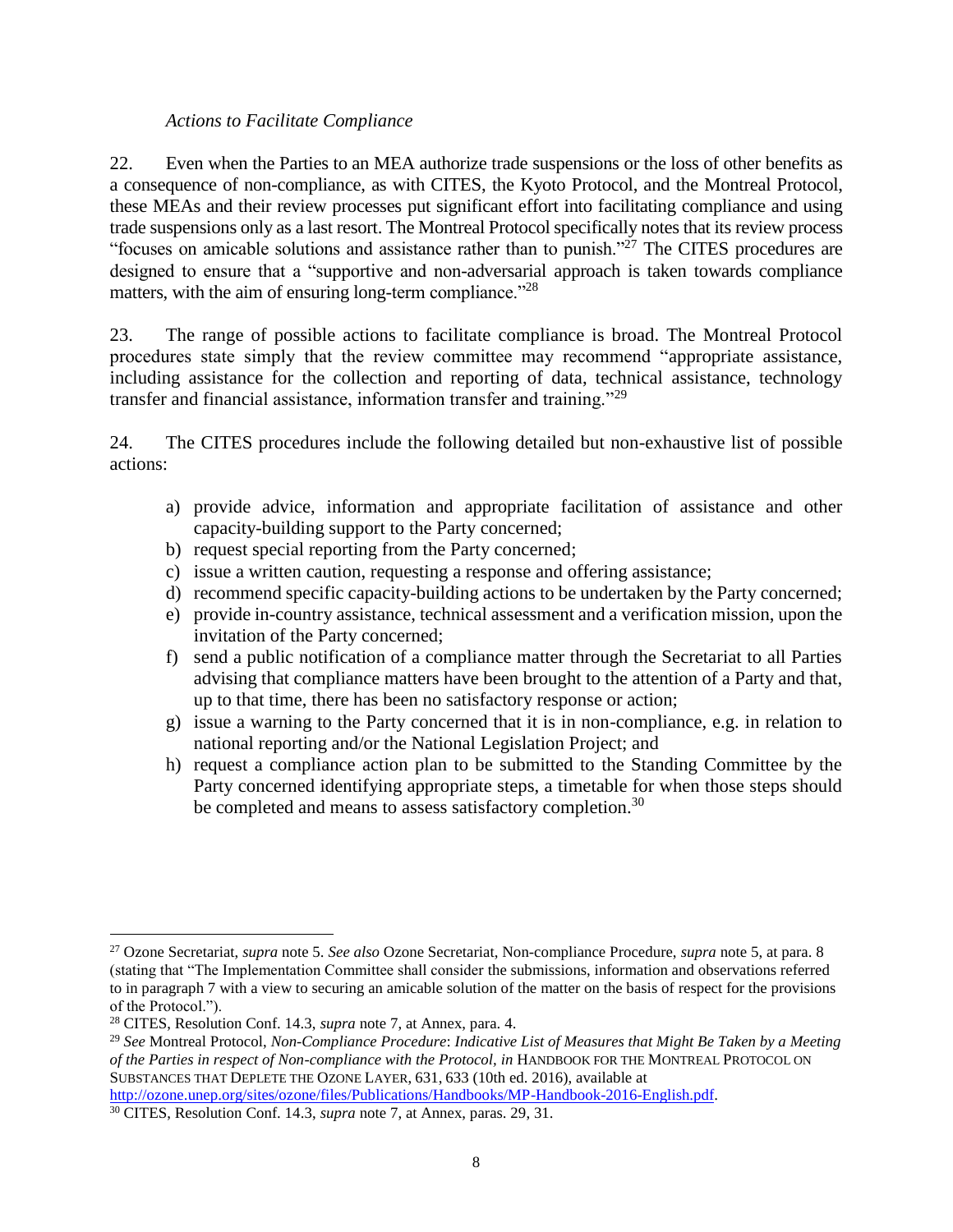### *Transparency*

25. Transparency is a critical aspect of review processes. Transparency confers legitimacy to the process and helps ensure that similar compliance matters are treated similarly.

26. Most review processes specifically state that transparency is a fundamental aspect of the process, although some treat the process and documents submitted as part of the process as confidential. The CITES review process, for example, specifies that compliance measures will be applied "in a fair, consistent and transparent manner"; findings, reports and communications in compliance matters are not treated as confidential, although communications between the Secretariat and individual Parties on specific compliance matters are generally confidential."<sup>31</sup> Similarly, the Basel Convention review process must be transparent.<sup>32</sup> Unlike CITES, where compliance matters are typically discussed in open debates, the Basel Convention process specifies that meetings dealing with specific compliance submissions shall not be open to other Parties or the public unless the review committee agrees.<sup>33</sup> The ACCOBAMS process mirrors that of the Basel Convention: the process is designed to be transparent, at least as it relates to discussions with the review committee, but the committee must treat documents it examines as confidential, unless the Party concerned agrees to their disclosure.<sup>34</sup> The members of the Montreal Protocol's review committee are instructed to "protect the confidentiality of information they receive in confidence."<sup>35</sup>

# *Information Required to Trigger the Review Process*

27. The review processes are not specific about the type of information that is required to trigger the review process. Some level of discretion is left to the relevant treaty entity to determine whether sufficient information exists to move forward with a compliance matter.

28. The CITES process, for example, refers simply to information on compliance matters. It is left to the secretariat or the Standing Committee, depending on the circumstances, to determine whether sufficient information warrants further action.<sup>36</sup> ACCOBAMS requires concerns about a compliance matter to be "supported by corroborating information" and the review committee determines whether sufficient information has been provided to move forward.<sup>37</sup>

29. The Basel Convention review process is more specific. It requires that any submission made by a Party set out the matter of concern, the relevant provisions of the Convention, and, if the submission is made by one Party about another Party's non-compliance, information substantiating the submission.<sup>38</sup>

<sup>31</sup> *Id.* at paras. 5, 6.

<sup>32</sup> Basel Convention, Mechanism for Promoting Implementation and Compliance, *supra* note 9, at para. 2.

<sup>33</sup> *Id.* at para. 16.

<sup>34</sup> ACCOBAMS Resolution 5.4, *supra* note 16, at paras. 2(2), 11.

<sup>35</sup> Montreal Protocol, Non-compliance Procedure, *supra* note 5, at para. 15.

<sup>36</sup> CITES, Resolution Conf. 14.3, *supra* note 7, at Annex, paras. 16–28.

<sup>37</sup> ACCOBAMS, Resolution 5.4, *supra* note 16, at paras. 7(2), 10.

<sup>38</sup> Basel Convention, Mechanism for Promoting Implementation and Compliance, *supra* note 9, at para. 10;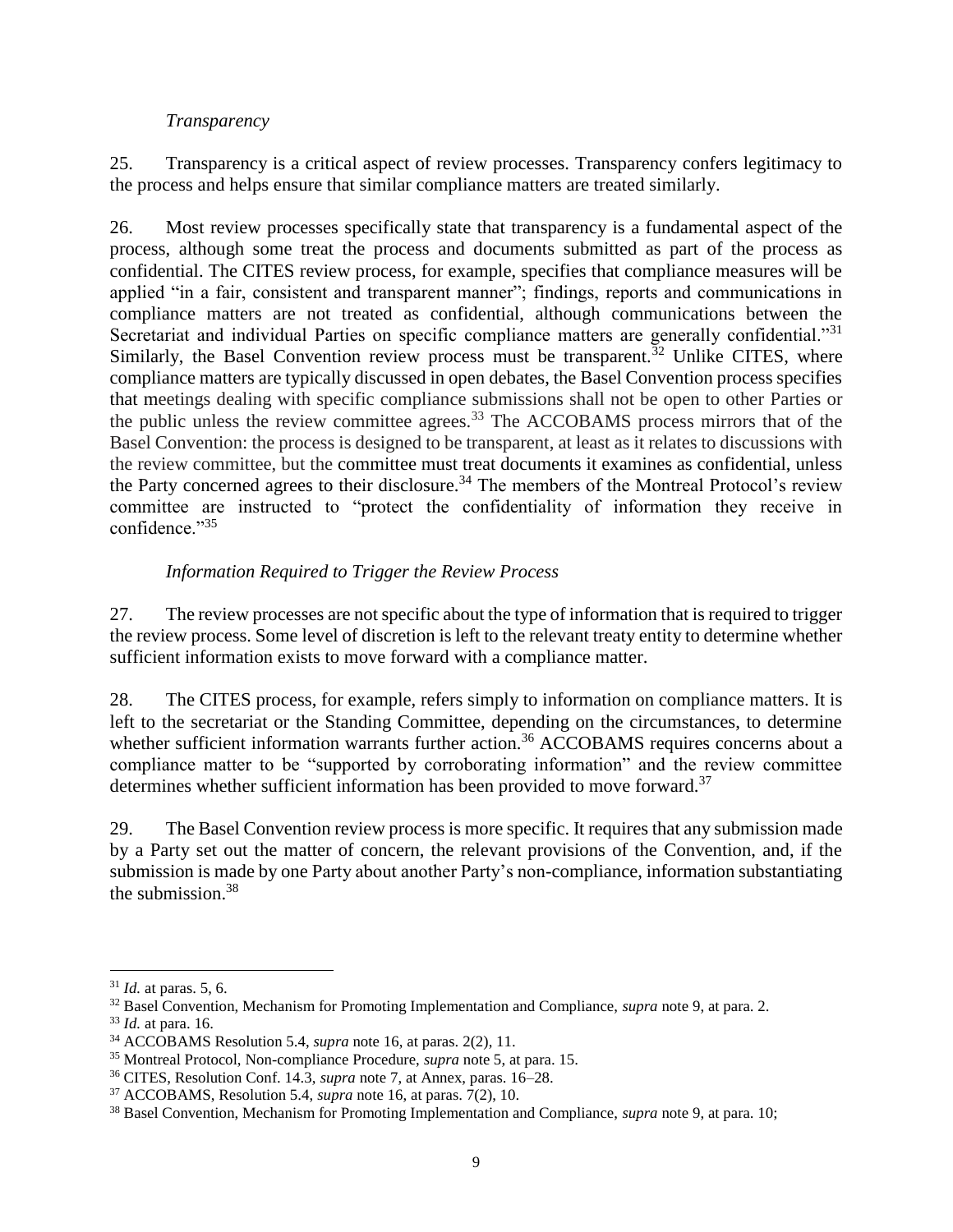30. Requests to initiate the review process typically must be in writing.<sup>39</sup>

#### **Benefits of review processes**

31. UNEP has stated that the "fulfilment by the parties of their obligations under multilateral agreements is key to ensuring the effectiveness of international environmental law in general and the common interest of all the contracting states to a specific agreement in particular."<sup>40</sup> For example, a comprehensive examination of the Montreal Protocol shows that implementation and enforcement of the Protocol's requirements to phase out various ozone depleting substances, as well as the Protocol's requirements for licensing systems to combat smuggling and storage and recycling of ODS, among other obligations, have been critical to the success of the Protocol to achieve its goal of setting the ozone layer on the path to recovery.<sup>41</sup>

32. Nonetheless, Parties to MEAs do not always implement or comply with their international obligations. Compliance with international treaties generally "is one of the main problems"<sup>42</sup> for international law, resulting from a lack of human, technical, or financial resources and capabilities or sometimes a lack of political will.<sup>43</sup>

33. Consequently, the parties to many MEAs have adopted review processes to foster the effectiveness of MEAs by improving implementation of the MEA's obligations. A review process that helps facilitate compliance can benefit Parties, a convention, and the environment in many ways.

34. *Protect the Environment and Natural Resources.* Most MEAs, like CMS, are designed to resolve or prevent global environmental problems. The global or regional nature of environmental problems presents an inherent need for cooperation among parties. If Parties do not implement or comply with their obligations, then the goals of the MEA are unlikely to be met. Under the Montreal Protocol, for example, the provision of baseline data on the production and consumption of ozone depleting substances is critical to determining whether Party-specific and global goals for reducing ODS production and consumption are being met. The failure to meet those goals could have serious human health consequences, including increased rates of cancer and cataracts. The Montreal Protocol's review process has been used very successfully to bring non-complying Parties into compliance with their reporting obligations and their targets for reducing ODS production and

<sup>39</sup> CITES, Resolution Conf. 14.3, *supra* note 7, at Annex, para. 23, Basel Convention, Mechanism for Promoting Implementation and Compliance, *supra* note 9, at para. 10; Montreal Protocol, Non-compliance Procedure, *supra*  note 5, at para. 1; ACCOBAMS, Resolution 5.4, *supra* note 16, at para. 9(2).

<sup>40</sup> UNEP*, Issues of Compliance: Considerations for the International Regime on Access and Benefit Sharing*, 4 (2010), available a[t http://www.unep.org/delc/portals/119/COMPLIANCEandABS.pdf.](http://www.unep.org/delc/portals/119/COMPLIANCEandABS.pdf)

<sup>41</sup> International Network for Environmental Compliance and Enforcement & UNEP, ENFORCEMENT STRATEGIES FOR COMBATING THE ILLEGAL TRADE IN HCFCS AND METHYL BROMIDE (UNEP 2013), available a[t http://inece.org/wp](http://inece.org/wp-content/uploads/2013/06/Illegal_Trade_HCFCs_Methyl-Bromide.pdf)[content/uploads/2013/06/Illegal\\_Trade\\_HCFCs\\_Methyl-Bromide.pdf.](http://inece.org/wp-content/uploads/2013/06/Illegal_Trade_HCFCs_Methyl-Bromide.pdf)

<sup>&</sup>lt;sup>42</sup> Alexandre Kiss, *Reporting Obligations and Assessment of Reports*, *in* ENSURING COMPLIANCE WITH MULTILATERAL ENVIRONMENTAL AGREEMENTS. A DIALOGUE BETWEEN PRACTITIONERS AND ACADEMIA 229, 229 (Ulrich Beyerlin et al eds. 2006).

<sup>43</sup> UNEP, *Issues of Compliance*, *supra* note 40, at 4.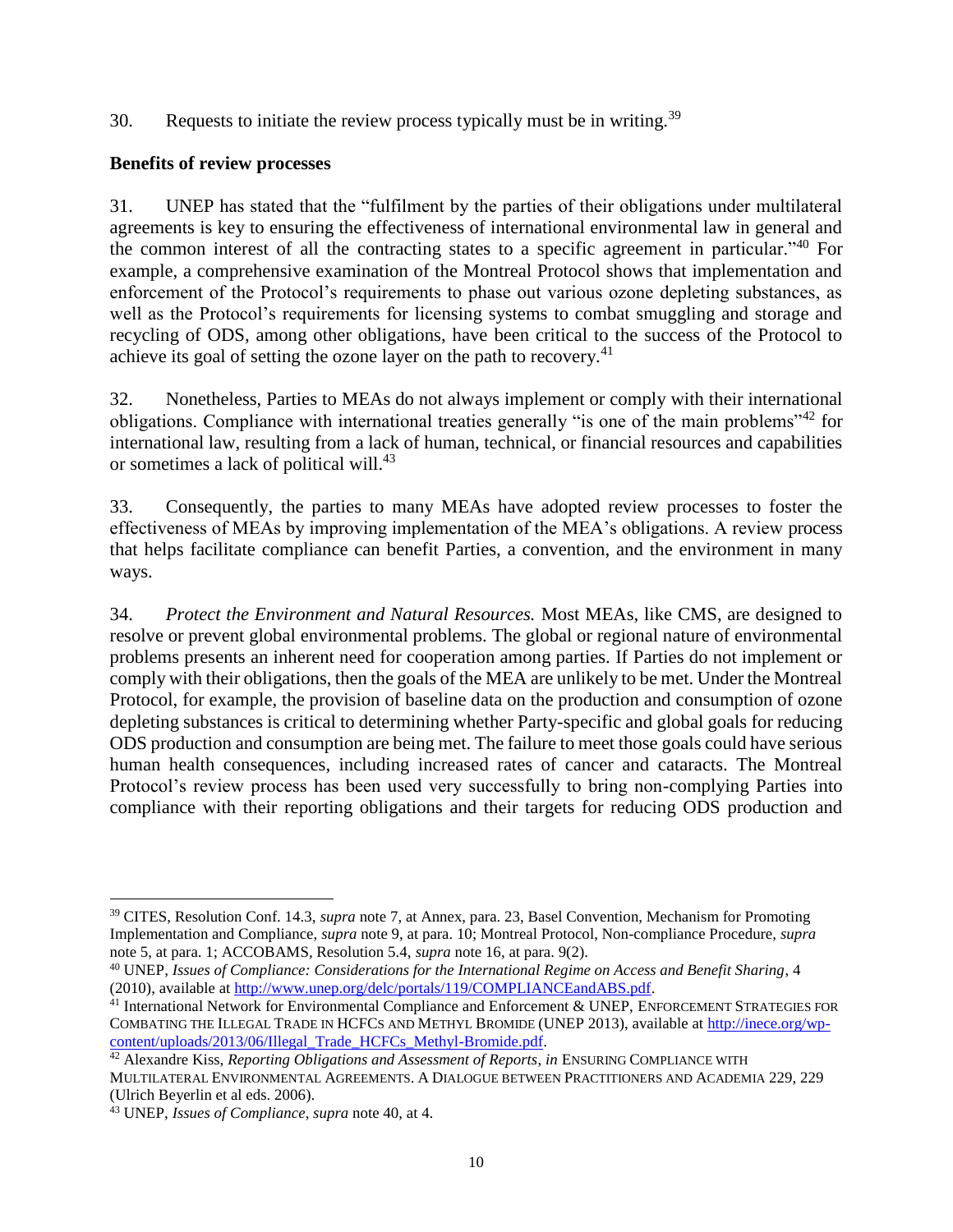consumption.<sup>44</sup> The Ozone Secretariat reports that "the unique non-compliance procedure has worked well to encourage and assist Parties in non-compliance to return to compliance."<sup>45</sup>

35. *Ensure Fairness.* Moreover, when some Parties do not implement or comply with their obligations, they take advantage of the efforts of those Parties that do. This is known as the "free rider problem," in which an individual enjoys the benefits of a resource, good, or service without contributing to the cost of providing those benefits. In the case of MEAs, a non-complying Party benefits from the actions of complying Parties to protect and conserve a resource without paying the costs of implementing the MEA's obligations that generate those benefits. A review process helps avoid this situation by ensuring that all Parties play by the same rules.

36. *Promote Credibility.* A review process also helps ensure that an MEA does not face international criticism. The failure of the International Whaling Commission and some regional fisheries management organizations to ensure, among other things, compliance with their rules and obligations has led scholars, governmental delegates, and conservation groups to call these institutions "dysfunctional."<sup>46</sup>

37. *Direct Technical Assistance Efficiently.* A review process helps direct financial and technical assistance to specific problems. A review process, which seeks to facilitate compliance by a specific Party with a specific obligation, helps ensure that scarce resources are used wisely. For example, many Basel Convention Parties do not need additional assistance to comply with the convention's reporting obligations. A small minority does, and the Basel Convention's review committee has been able to direct capacity-building support to these Parties. For example, after Oman self-reported its problems with national reporting, the Basel Convention Regional Centre conducted two workshops on national reporting organized for the Arab States; Oman was able to participate in both workshops.<sup>47</sup> Similarly, when CITES Parties encounter problems implementing the convention, the CITES secretariat can provide technical and other assistance to help the Party overcome its compliance problems. For example, the CITES secretariat was able to travel to the Democratic Republic of the Congo to provide assistance regarding five different issues that had raised compliance concerns.<sup>48</sup>

38. *Identify and Resolve Systemic Compliance Problems.* A review process can also identify compliance issues involving a much larger number of Parties. For example, the Basel Convention's

<sup>47</sup> Basel Convention, *CC-11/9: Submission by Oman*, available at

<sup>&</sup>lt;sup>44</sup> For a discussion of the success of the Montreal Protocol's compliance committee, see David

G. Victor, *The Operation and Effectiveness of the Montreal Protocol's Non-Compliance Procedure*, *in* THE IMPLEMENTATION AND EFFECTIVENESS OF INTERNATIONAL ENVIRONMENTAL COMMITMENTS 137 (David G. Victor et al. eds., 1998).

<sup>45</sup> Ozone Secretariat, Montreal Protocol—Achievements to Date and Challenges Ahead, available at [http://ozone.unep.org/en/focus/montreal-protocol-achievements-date-and-challenges-ahead.](http://ozone.unep.org/en/focus/montreal-protocol-achievements-date-and-challenges-ahead) 

<sup>46</sup> *See*, *e.g.*, Joji Morishita & Dan Goodman, *Role and Problems of the Scientific Committee of the International Whaling Commission in terms of Conservation and Sustainable Utilization of Whale Stocks*, 9 GLOBAL ENVIRONMENTAL RESEARCH 157 (2005), available a[t http://www.icrwhale.org/eng/RoleandProb.pdf;](http://www.icrwhale.org/eng/RoleandProb.pdf) William Aron,

William Burke, and Milton Freeman*, Flouting the Convention*, THE ATLANTIC ONLINE (May 1999), *available at* [http://www.theatlantic.com/past/issues/99may/9905whaling.htm.](http://www.theatlantic.com/past/issues/99may/9905whaling.htm)

[http://www.basel.int/Portals/4/download.aspx?d=UNEP-CHW-CC.11-CC-11-9.English.pdf.](http://www.basel.int/Portals/4/download.aspx?d=UNEP-CHW-CC.11-CC-11-9.English.pdf)

<sup>&</sup>lt;sup>48</sup>CITES, *Application of Article XIII*, SC66 Doc. 28, available at [https://cites.org/sites/default/files/eng/com/sc/66/E-](https://cites.org/sites/default/files/eng/com/sc/66/E-SC66-28.pdf)[SC66-28.pdf.](https://cites.org/sites/default/files/eng/com/sc/66/E-SC66-28.pdf)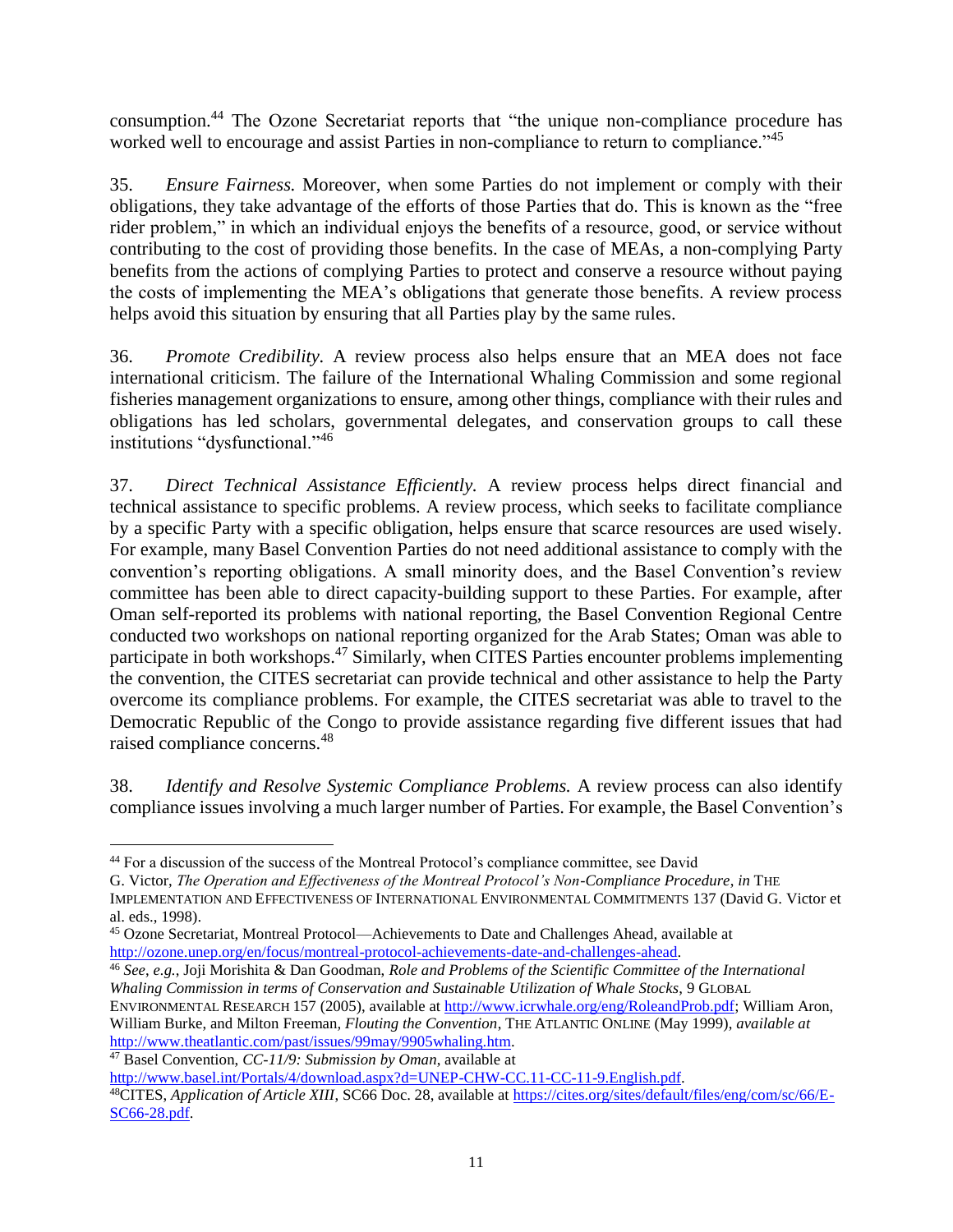review committee identified implementation of and compliance with the obligation to import hazardous wastes shipped illegally as requiring further study.<sup>49</sup> It then produced guidance on the implementation of the convention's obligation to re-import hazardous waste that has been illegally traded.<sup>50</sup> That guidance also led the Parties to establish the Environmental Network for Optimizing Regulatory Compliance on Illegal Traffic (ENFORCE), a system of cooperation and information exchange. $51$ 

39. *Promote the Rule of Law and Good Governance.* When individuals, corporations, or Parties to an MEA fail to comply with a requirement of law, not only do they harm the environment, but they also damage the rule of law.<sup>52</sup> A review process, by finding solutions to non-compliance, helps promote the rule of law and good governance.

### **Table: Benefits of a Review Process**

 $\overline{a}$ 

*Protects the environment and natural resources* by ensuring that the goals of the MEA, for example, protection of migratory species, are met.

*Ensures fairness* by helping to make all Parties pay the costs associated with providing conservation and other benefits resulting from compliance with treaty obligations.

*Promotes credibility* by ensuring that the MEA is seen as effective, not ineffective or dysfunctional.

*Directs technical assistance efficiently* by identifies compliance issues of specific Parties so that technical and other assistance can be directed efficiently.

*Identifies and resolves systemic compliance problems* affecting more than one Party.

*Promotes the Rule of law and good governance* by ensuring respect for international treaty obligations.

# **Brief Analysis of the Convention's Provisions Allowing for a Review Process**

40. While the Convention does not direct the Parties to establish a review process, as some MEAs do,<sup>53</sup> several provisions support the establishment of such a process. Article III(6), for

*Promoting Implementation and Compliance of the Basel Convention*, available at

<sup>49</sup> Committee for Administering the Mechanism for Promoting Implementation and Compliance of the Basel Convention, Work Programme (2012-2013), available at

<http://www.basel.int/Implementation/LegalMatters/Compliance/WorkProgramme/20122013/tabid/2875/Default.aspx> . The Parties approved the work program *in Decision BC-10/11: Committee for Administering the Mechanism for* 

[http://www.basel.int/portals/4/download.aspx?d=UNEP-CHW-COP.10-BC-10-11.English.pdf.](http://www.basel.int/portals/4/download.aspx?d=UNEP-CHW-COP.10-BC-10-11.English.pdf) <sup>50</sup> Committee for Administering the Mechanism for Promoting Implementation and Compliance of the Basel Convention, *Guidance on the Implementation of the Basel Convention Illegal Traffic Take-back Provision (paragraph 2 of Article 9)*, available at [http://www.basel.int/Portals/4/download.aspx?d=UNEP-CHW.12-9-](http://www.basel.int/Portals/4/download.aspx?d=UNEP-CHW.12-9-Add.2.English.pdf) [Add.2.English.pdf.](http://www.basel.int/Portals/4/download.aspx?d=UNEP-CHW.12-9-Add.2.English.pdf)

<sup>51</sup> Basel Convention, *Decision BC-11/8: Committee for Administering the Mechanism for Promoting Implementation and Compliance of the Basel Convention*, available at [http://www.basel.int/Portals/4/download.aspx?d=UNEP-](http://www.basel.int/Portals/4/download.aspx?d=UNEP-CHW-COP.11-BC-11-8.English.pdf)[CHW-COP.11-BC-11-8.English.pdf.](http://www.basel.int/Portals/4/download.aspx?d=UNEP-CHW-COP.11-BC-11-8.English.pdf) 

<sup>52</sup> International Network for Environmental Compliance and Enforcement, *Principles of Environmental Compliance and Enforcement Handbook*, at 6, Box 2–1 (2009), available at [http://inece.org/principles/PrinciplesHandbook\\_23sept09.pdf.](http://inece.org/principles/PrinciplesHandbook_23sept09.pdf)

<sup>53</sup> *See*, *e.g.*, Montreal Protocol on Substances that Deplete the Ozone Layer, art. 19, Sept. 16, 1987, 1522 U.N.T.S. 3, S. TREATY DOC. NO. 10, 100th Cong. 1st Sess. (1987), 26 I.L.M. 1541 (entered into force Jan. 1, 1989), available at [http://ozone.unep.org/en/treaties-and-decisions;](http://ozone.unep.org/en/treaties-and-decisions) Kyoto Protocol to the United Nations Framework Convention on Climate Change, art. 18, Dec. 11, 1997 (entered into force Feb. 16, 2005).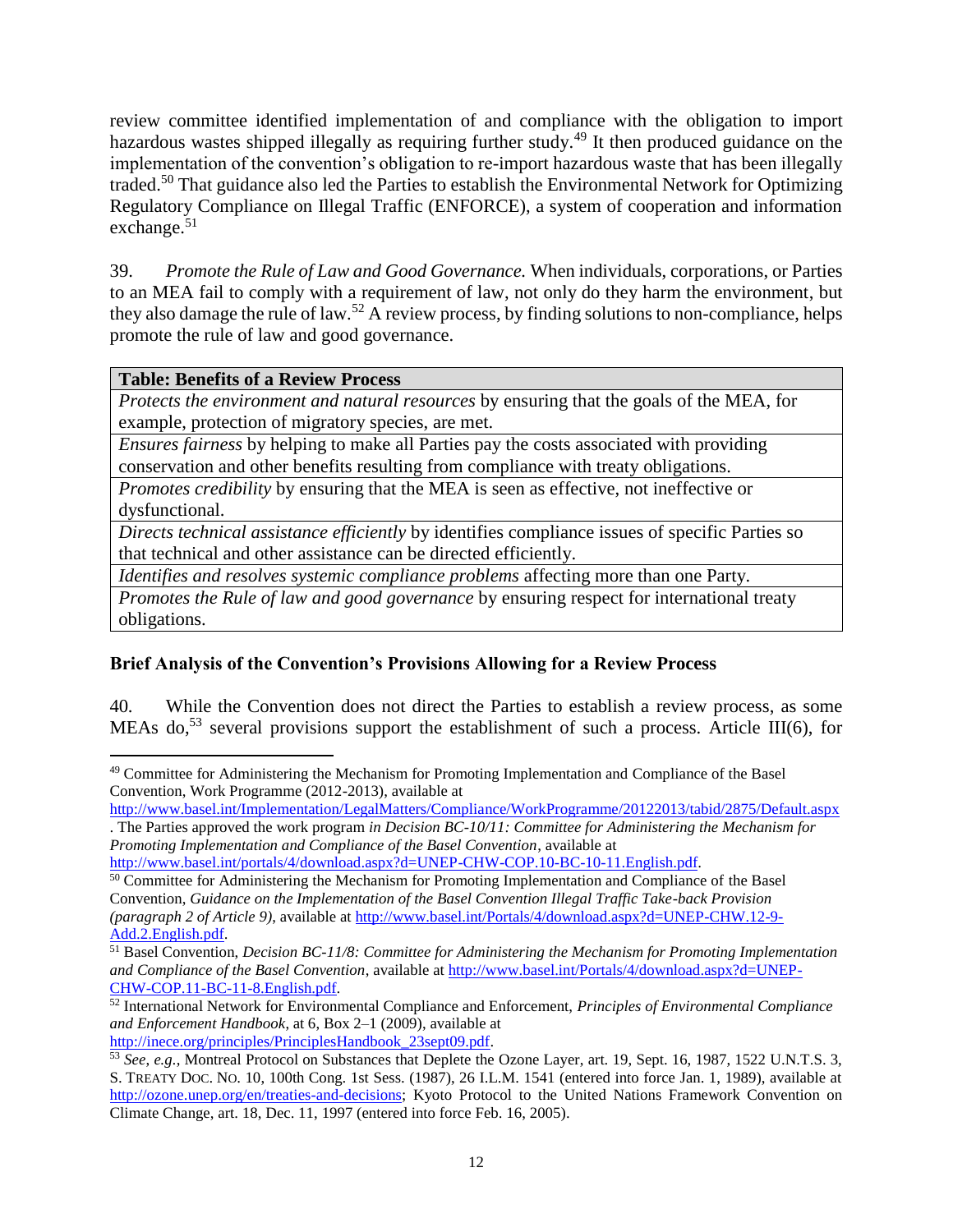example, authorizes the Conference of the Parties to "recommend to the Parties that are Range States of a migratory species listed in Appendix I that they take further measures considered appropriate to benefit the species." Providing specific recommendations to a Party that is Range State is not possible without either an assessment of the Party's implementation of the Convention or the status of the species.

41. Article VII(5) includes additional provisions supporting the review of a Party's implementation for the purpose of providing recommendations. Article VII(5) provides that

"At each of its meetings the Conference of the Parties shall review the implementation of this Convention and may in particular

- (e) make recommendations to the Parties for improving the conservation status of migratory species and review the progress being made under Agreements;
- (g) make recommendations to the Parties for improving the effectiveness of this Convention; and
- (h) decide on any additional measure that should be taken to implement the objectives of this Convention<sup>"</sup>

42. Article VII(5) makes clear that the Parties must review implementation of the Convention. It does not expressly state that the Parties must review the implementation of the Convention by specific Parties. Nonetheless, the requirement to review implementation of the Convention in order to make recommendations to improve the conservation status of species, improve the effectiveness of the Convention, and take additional measures to implement the objectives of the Convention supports a process to review implementation by specific Parties.

43. In the same way that the Conference of the Parties to CMS established the Standing Committee, which is not expressly provided for in the Convention, the Conference of the Parties could adopt review processes or a review committee using its general powers to "decide on any additional measure that should be taken to implement the objectives of this Convention." It could also rely on Article III(6) and VII(5) to make recommendations to improve the status of CMS-listed species" or improve the effectiveness of the Convention.

44. If the CMS Parties decide to establish a review process based on provisions such as those described above, it would join other MEAs that have created review processes and committees even when the relevant convention does not expressly call for one. The Conference of the Parties of the Basel Convention, for example, established a review committee under its general authority to create subsidiary bodies.<sup>54</sup> LRTAP and the Espoo Conventions similarly used general powers to establish their review processes and committees. The CITES Standing Committee developed

<http://www.basel.int/TheConvention/ImplementationComplianceCommittee/Overview/tabid/2868/Default.aspx> (stating that "the Committee administering the Mechanism for Promoting Implementation and Compliance with the Basel Convention is a subsidiary body of the Conference of the Parties to the Basel Convention that was established

 $\overline{a}$ <sup>54</sup> Basel Convention, Implementation & Compliance Committee, available at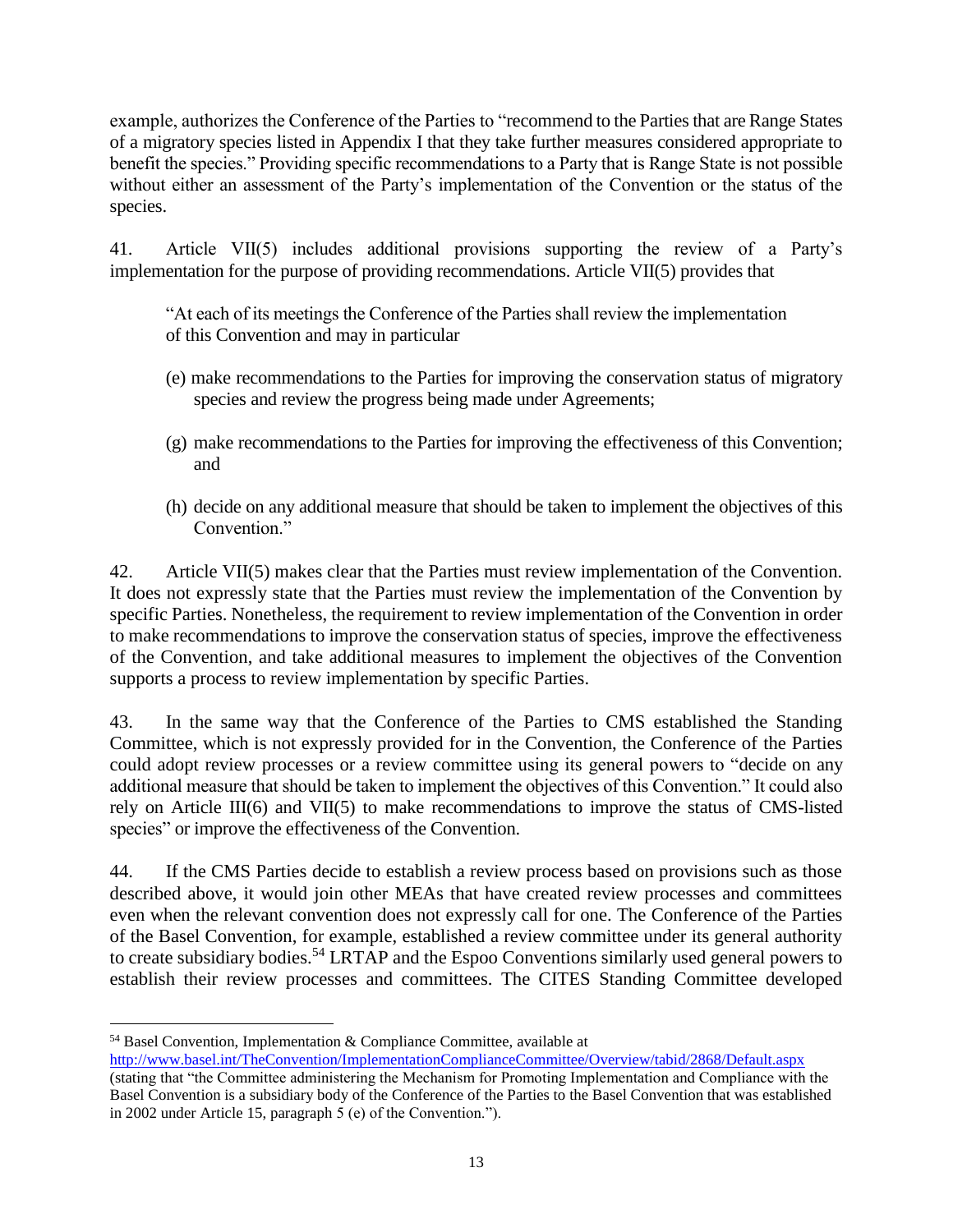review procedures, and the Conference of the Parties adopted them, without any reference to provisions of the convention.

# **Possible Triggers for a CMS Review Process**

45. The variety of different MEA review processes suggests that one type of review process is not appropriate for all MEAs. Parties need to tailor their review process to the specific needs of the Convention based on a few fundamental factors. To that end, this section begins the discussion of what a CMS review process could potentially look like by discussing possible triggers for initiating the process. The following section looks at a variety of possible institutional structures for the Parties to consider and discuss.

46. *Failure to prohibit the take of Appendix I species*. Article III(5) prohibits the taking of animals of species included in Appendix I. As noted in the *Analysis and Synthesis of National Reports* submitted to COP11, this key provision of the Convention is not being implemented by all Parties.<sup>55</sup> The failure to do so could trigger a CMS review process.

47. If, after review (and presumably after informal consultations with the Secretariat), it is determined that a Party does not have legislation to prohibit the take of specimens of Appendix I species, then the following outcomes are possible:

- (a) The Party could be offered legal assistance to help draft necessary legislation or other assistance that the Party has identified.
- (b) The Party could be asked to prepare a compliance action plan that includes a timetable for drafting and adopting necessary legislation. The Party would need to report to the relevant body (for example, the Standing Committee) on its progress.
- (c) The Party could be issued a written caution or warning if the problem persists.

48. *Improper implementation of the exceptions to the prohibition against taking animals of species included in Appendix I.* Article III(5) allows exceptions to the prohibition against taking but only for scientific purposes, for enhancing the propagation or survival of the affected species, to accommodate the needs of traditional subsistence users of such species, or in extraordinary circumstances so require. Moreover, those exceptions must be "precise as to content and limited in space and time" and the taking "should not operate to the disadvantage of the species." The language of the exceptions is very specific and failure to implement the exceptions consistent with this language could be used to trigger a CMS review process. The potential outcomes of a review process are the same as for above: an offer of legal assistance, preparation of a timetable, and a written caution or warning.

49. *Failure to submit national reports*. Article 6(3) provides that Parties that are Range States of species in Appendix I or Appendix II "should inform the Conference of the Parties through the Secretariat, at least six months prior to each ordinary meeting of the Conference, on measures that they are taking to implement the provisions of this Convention for these species." However, as noted

<sup>55</sup> *See*, *e.g.*, CMS*, Analysis and Synthesis of National Reports*, UNEP/CMS/COP11/Doc. 19.3, para. 5 (2014), available at [http://www.cms.int/en/meeting/eleventh-meeting-conference-parties-cms.](http://www.cms.int/en/meeting/eleventh-meeting-conference-parties-cms)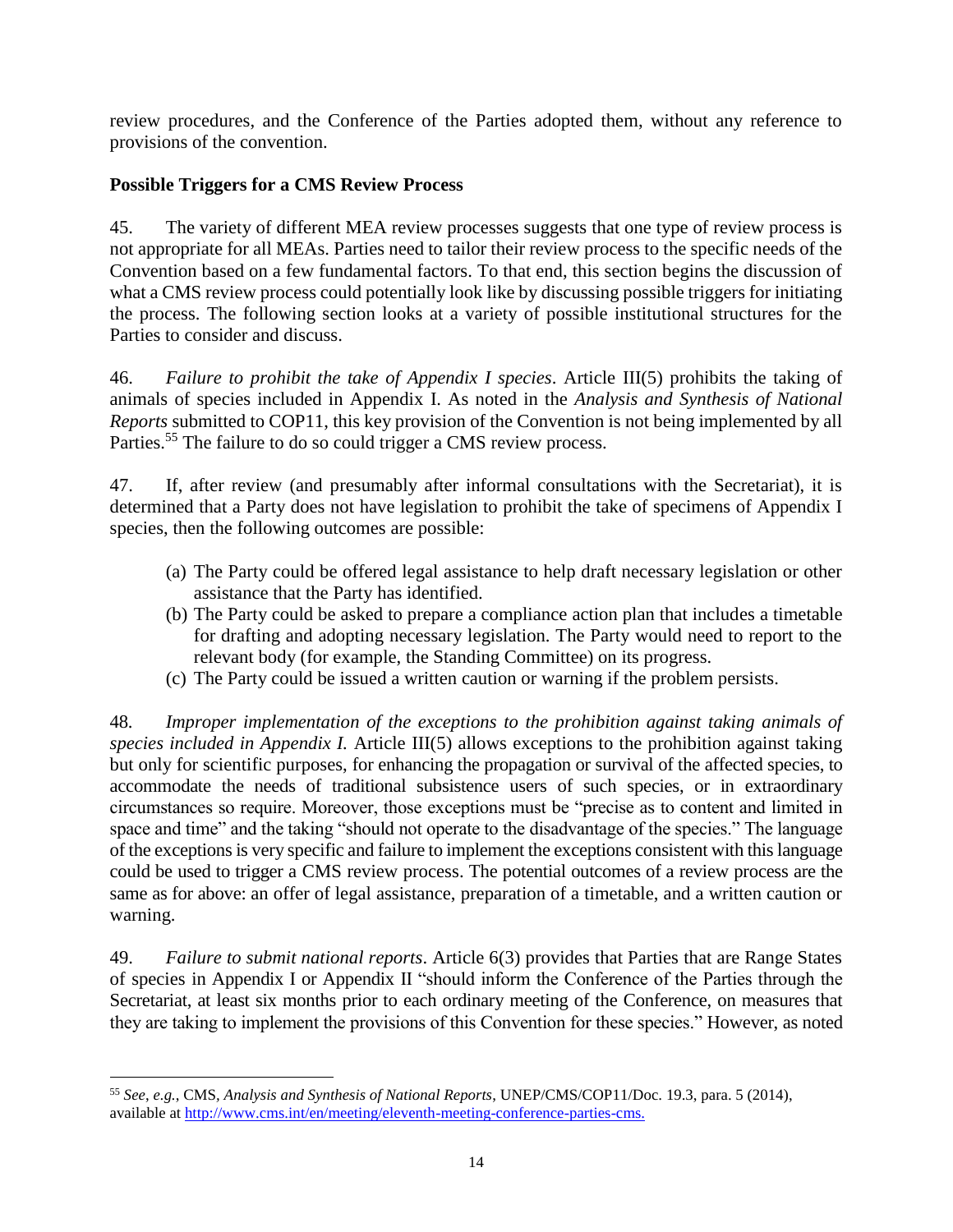in paragraph 70, a significant number of Parties do not submit national reports.<sup>56</sup> The failure to submit national reports deprives the Parties of information needed to assess the effectiveness and implementation of CMS. As Resolution 9.4 states, national reports are "vital indicators of the implementation of the Convention." Given the importance of national reports for understanding the extent to which the Convention is implemented, the failure to submit a national report could be used to trigger a CMS review process. Several MEAs, including the Basel Convention<sup>57</sup> and CITES,<sup>58</sup> make failure to submit annual or national reports subject to review pursuant to their respective review processes.

50. The potential outcomes of a review process for failure to submit national reports might include the preparation of a report by the relevant Party identifying the root causes of the failure to submit national reports. Based on that report, the Secretariat could organize a workshop on national reporting. This workshop could also assist other Parties. The relevant Party could also be asked to develop a compliance action plan that includes a timetable for undertaking relevant activities associated with submitting a national report.

51. *Adverse impact.* The convention could also adopt the approach of AEWA, which focuses on the effectiveness of implementation rather than a failure to comply. This approach may make sense for CMS. For example, the Secretariat noted at the 10th Meeting of the Conference of the Parties that 92 per cent of Parties responding to a questionnaire reported habitat destruction as an obstacle to migration for Appendix I birds, with 55 per cent reporting pollution as an obstacle to migration. Bycatch and electrocution were each cited by 45 per cent of responding Parties.<sup>59</sup>

52. Under an adverse impact trigger, the outcomes of a review process would be different from the outcomes of other triggers, and the possible outcomes would vary greatly depending on the activity causing the adverse outcome. In the AEWA case concerning adverse impacts to sociable lapwing (*Vanellus gregarius*) in Bulgaria, the technical mission made 22 recommendations relating to (1) species and site protection, (2) legislation, (3) data and information, (4) monitoring, and (5) additional follow-up. $60$  These recommendations included, among others, enforcing the ban on hunting of sociable lapwing during specified periods, drafting and enacting legislation to implement AEWA, developing public awareness materials, and preparing a monitoring methodology with an annual review of the methodology's effectiveness.<sup>61</sup>

53. Given these common challenges, the Parties may wish to consider an approach based on adverse impacts. Such an approach could look at common challenges collectively, as the Basel Convention's review committee does.<sup>62</sup> It could also address adverse impacts caused by the

<sup>56</sup> *See infra* notes 70–72 and accompanying text.

<sup>57</sup> *See Submission of Bhutan*, CHW/CC/9c/2010/2 (2010) (self-reporting its failure to submit national reports).

<sup>58</sup> CITES, Resolution 11.17 (Rev. CoP16), *National Reports* (stating that the failure to submit an annual report "constitutes a major problem with the implementation of the Convention" and recommending that Parties suspend trade with a Party that has failed to submit an annual report for three consecutive years without adequate justification).

<sup>59</sup> CMS, UNEP/CMS/Conf.10.11 Annex 1, Analysis and Synthesis of National Reports, 4 (2011), available at [http://www.cms.int/sites/default/files/document/doc\\_11annex\\_natreps\\_summary\\_e\\_0.pdf.](http://www.cms.int/sites/default/files/document/doc_11annex_natreps_summary_e_0.pdf)

<sup>60</sup> *AEWA Implementation Review Process (IRP): On-the-spot Assessment Mission: Sociable Lapwing Conservation in Syria*, *supra* note 25, at 3–10.

 $61$  *Id.* 

<sup>62</sup> *See supra* notes 49–51, and accompanying text.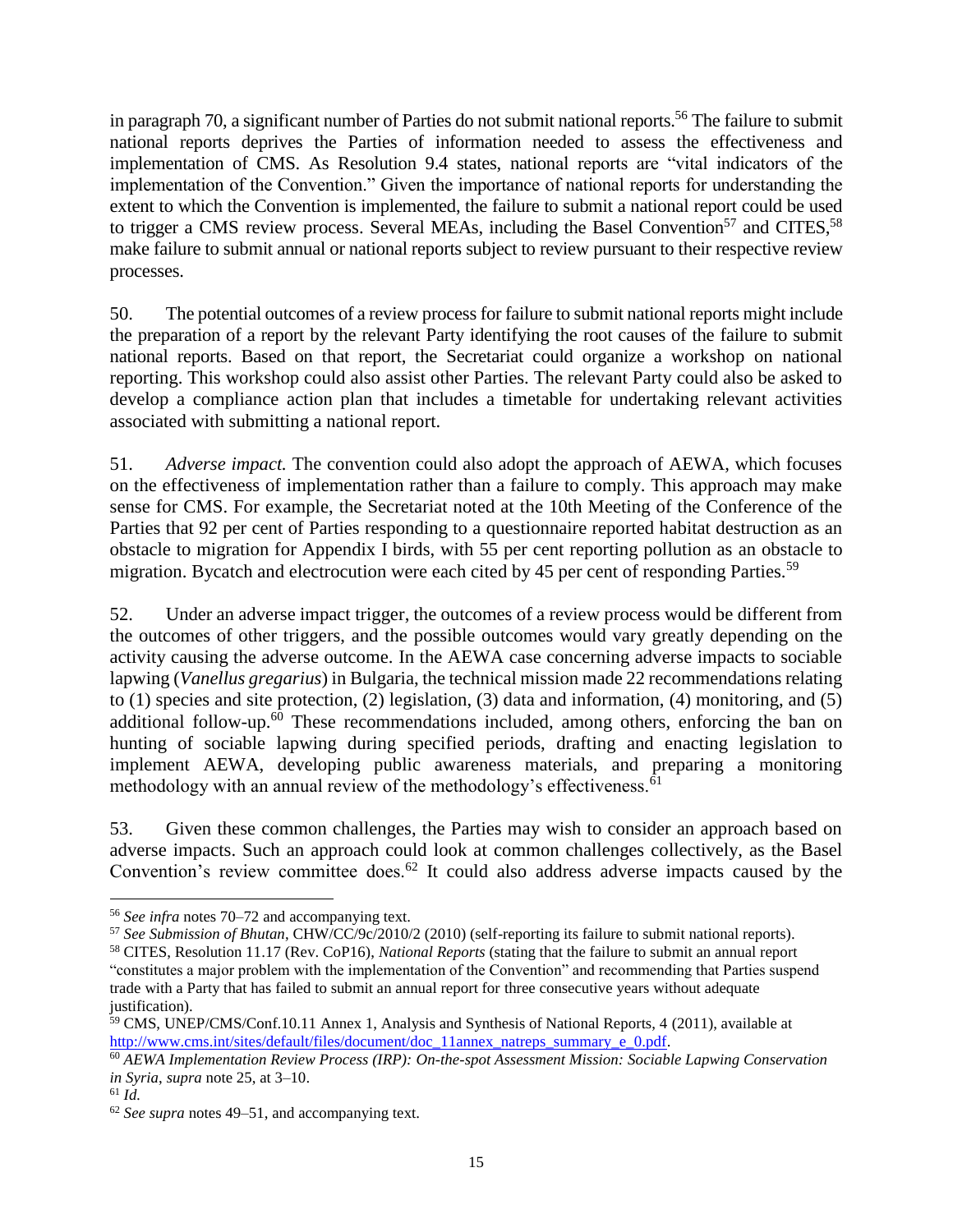implementation challenges facing a specific Party. In either case, the "adverse impact" approach would help the Parties identify measures to benefit an Appendix I species, consistent with Article  $III(6)$ .

54. If an "adverse impact" approach is adopted, the Scientific Council or individual Councillors would likely need to be involved. In the alternative, the Secretariat or the Standing Committee would need to hire relevant expert consultants to assess whether a Party's actions are adversely affecting a CMS-listed species.

# **Summary Scenarios for a CMS Review Process**

55. As noted earlier, the nature of the Convention does not lend itself well to a review process that can suspend trade or financial benefits of the Convention, as with CITES and the Montreal Protocol. Unlike those two agreements, CMS does not have the type of trade benefits or financial resources needed to make such an approach effective. As a consequence, this paper assumes that a process adopted by the Parties will be facilitative.

56. With a facilitative approach as the starting point, this paper reviews the following three scenarios to stimulate discussion of a possible CMS review process: (1) a review process using internal and existing CMS structures and processes, (2) a customized approach, and (3) the status quo (i.e., the "zero option" or "no action" alternative).

# *(1) A Review Process Using Internal and Existing CMS Structures and Processes*

57. As noted above, a number of MEAs, including CITES and AEWA, use existing institutional structures to review compliance. CMS could use a similar approach.

58. This approach has some distinct advantages. The 14 Parties of the Standing Committee are based on an equitable geographic distribution. This represents a balanced and reasonable number of Parties to consider implementation issues. If the Standing Committee is given the authority to make recommendations without subsequent approval of the Conference of the Parties, solutions to implementation concerns can be addressed in a timely manner because the Standing Committee meets annually.

59. This report now outlines three options for using existing CMS structures and processes to review compliance.

# Option 1

60. A review process modelled on the CITES process could have the following elements:

- (a) Step 1. A Party or the Secretariat initiates a review if concerns are raised based on information included in national reports, national laws, or other sources.
- (b) Step 2. The Secretariat communicates with the relevant Party to resolve the issue.
- (c) Step 3. If the Secretariat is unable to resolve the matter with the relevant Party, the Secretariat puts the matter on the agenda of the next Standing Committee meeting and submits to the Standing Committee any relevant information for discussion.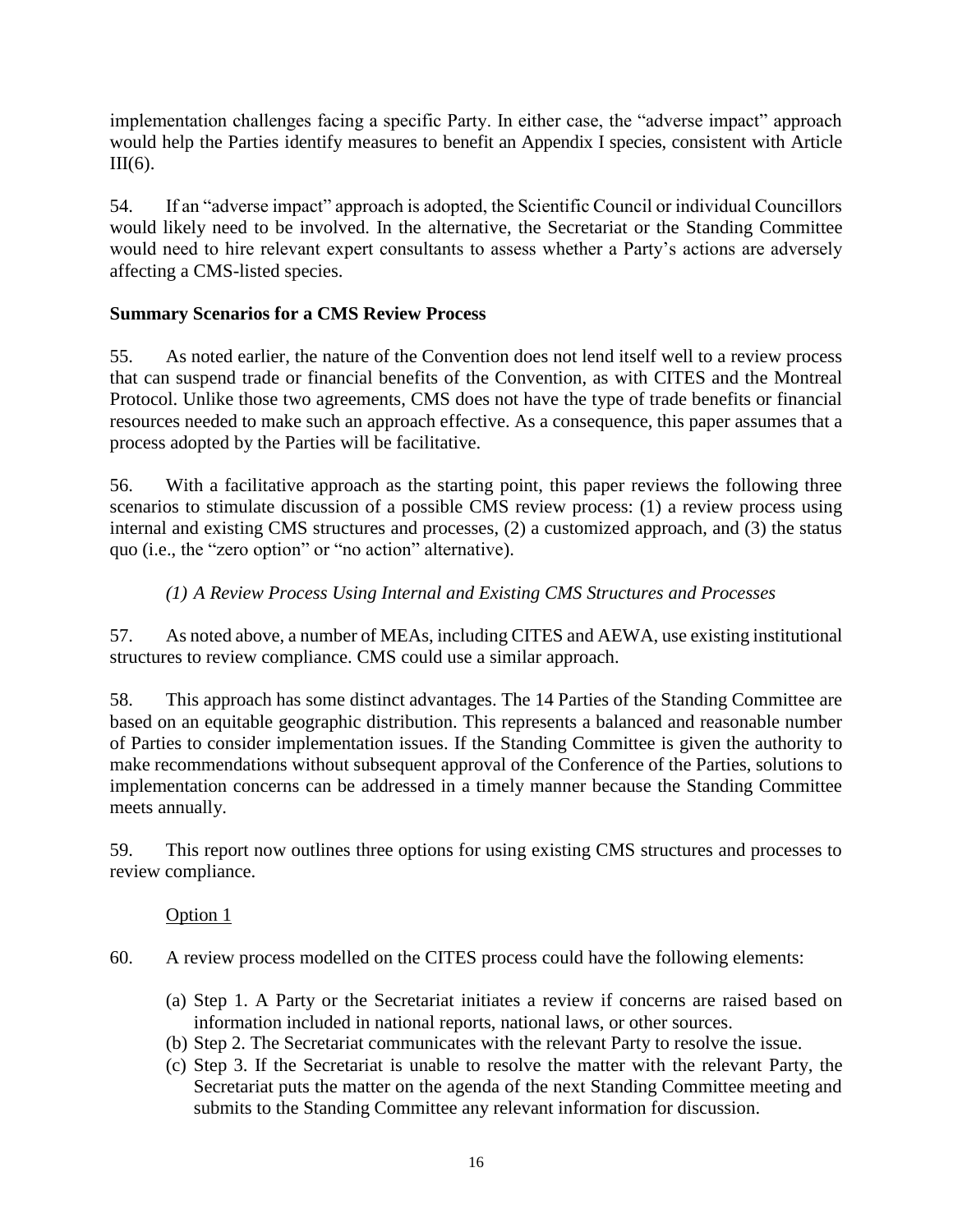- (d) Step 4. The Standing Committee determines what actions, if any, should be taken.
- (e) Step 5. The non-complying Party undertakes the actions specified by the Standing Committee.
- (f) Step 6. The non-complying Party reports to the Standing Committee, either in person or in writing, on its progress in implementing those actions.
- (g) Step 7. The non-complying Party continues to report to the Standing Committee until the Standing Committee is satisfied that the issue has been resolved.

#### Option 2

- 61. A review process modelled on those of AEWA would be slightly different:
	- (a) Step 1. A Party or the Secretariat initiates a review if concerns are raised based on information included in national reports, national laws, or other sources.
	- (b) Step 2. The Secretariat submits the concerns, along with any relevant information, to the Standing Committee for consideration at the Standing Committee's next meeting.
	- (c) Step 3. The Standing Committee determines what action, if any, should be taken.
	- (d) Step 4. The non-complying Party undertakes the actions specified by the Standing Committee.
	- (e) Step 5. The non-complying Party reports to the Standing Committee, either in person or in writing, on its progress in implementing those actions.
	- (f) Step 6. The non-complying Party continues to report to the Standing Committee until the Standing Committee is satisfied that the issue has been resolved.

#### Option 3

 $\overline{a}$ 

62. A review process could be based on an analysis of national reports. Presently, Parties are asked to submit national reports. They are analysed, with major themes presented to the Parties (for example, the total number of Parties that prohibit the taking of Appendix I species).<sup>63</sup> However, the report to the Parties does not typically generate Party-specific information, and the report is not discussed in much detail at meetings of the Conference of the Parties. At meetings of the Conference of the Parties, the Parties could evaluate the synthesis report either to review 1) general issues of compliance and implementation under the Convention or 2) Party-specific issues (provided that the report includes such information).

- (a) Step 1. The Secretariat reviews national reports and synthesizes the major themes relating to compliance or Party-specific compliance issues (or both). This review would be submitted to the Parties at a meeting of the Conference of the Parties.
- (b) Step 2. At a meeting of the Conference of the Parties, the Parties meeting as the Committee of the Whole or a sub-set of Parties meeting as a working group would review the issues identified by the Secretariat and present recommendations to the Parties meeting either as the Committee of the Whole or in plenary. The recommendations would direct the Secretariat or perhaps a working group to undertake specific activities relating to a relevant compliance issue. The recommendations could

<sup>63</sup> *See*, *e.g.*, CMS*, Analysis and Synthesis of National Reports*, *supra* note 55.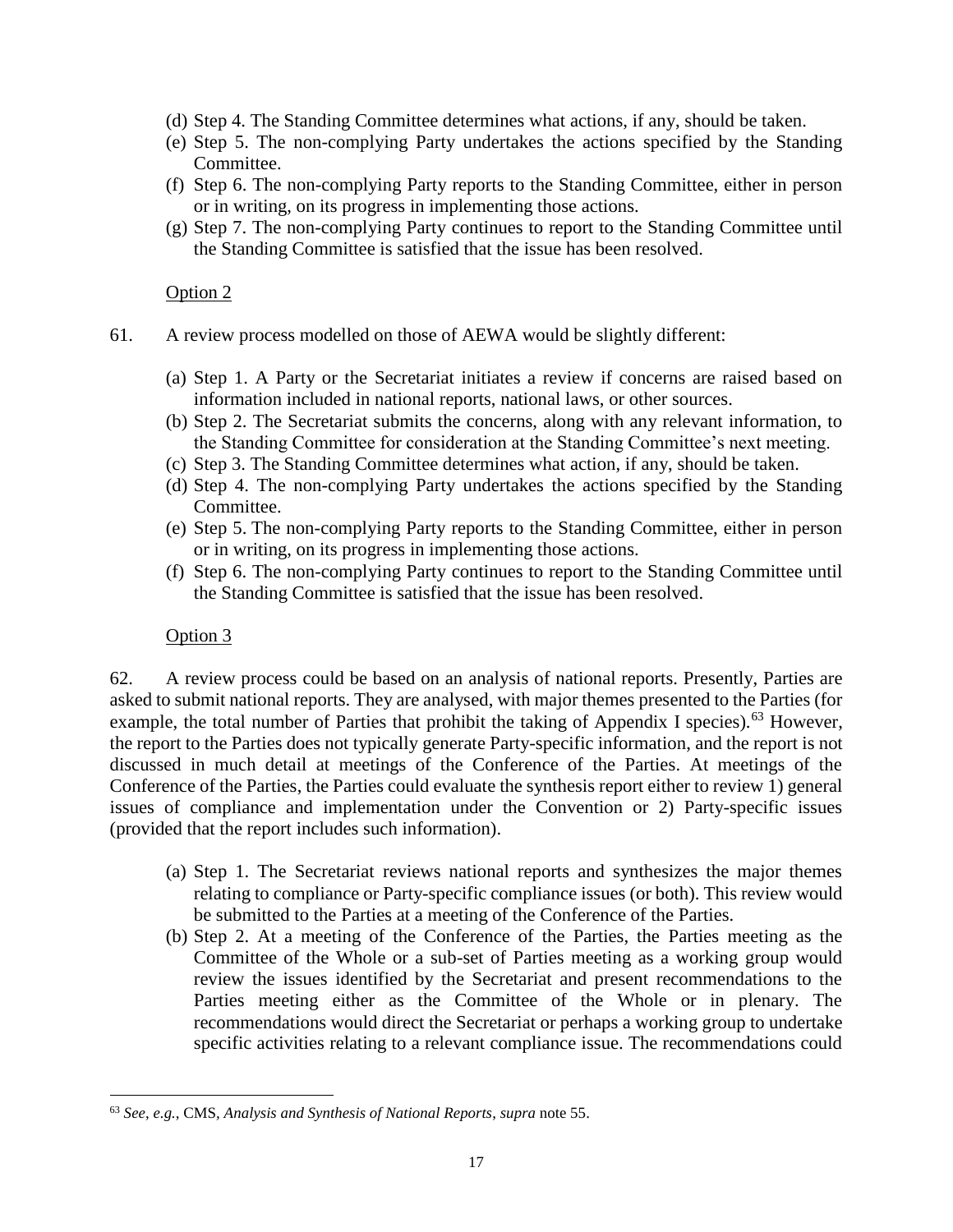direct the Secretariat to investigate the compliance issue further, provide specific services to the non-complying Party, or other action deemed appropriate.

- (c) Step 3. The Secretariat, working group, or non-complying Party would report on its progress toward implementing the recommendations to the Standing Committee at its next meeting.
- (d) Step 4. The Standing Committee would provide further guidance to the Secretariat or working group, if appropriate. The process could end at this step if the Standing committee believes the issue has been addressed. If not, then the process would continue to the next meeting of the Standing Committee or the meeting of the Conference of the Parties—until the Standing Committee or Conference of the Parties is satisfied that the issue has been addressed.

63. This process is less responsive than Options 1 or 2 to issues that may arise between meetings of the Conference of the Parties. However, it does give greater importance to national reports.

(2) *A Customized Approach* 

64. The Parties to the Convention could also establish a customized review process, as some MEAs have done. If they did so, they would need to determine

- (a) the size of the committee;
- (b) who could be on the committee;
- (c) how frequently it would meet;
- (d) when it would meet; and

 $\overline{a}$ 

(e) whether it, the Standing Committee, or Conference of the Parties has authority to direct non-complying Parties to implement recommendations of the committee.

65. As noted above, there is no "typical" size of composition of a review committee and the frequency with which review committees meet also varies; the Montreal Protocol's review committee meets twice annually and is composed of ten Parties.<sup>64</sup> The ACCOBAMS review committee meets annually and is composed of five members (three elected by the Parties and two by bodies having the status of ACCOBAMS partners). The Basel Convention's review committee meets once every two years<sup>65</sup> and includes 15 individuals nominated by the Parties.<sup>66</sup> Meetings of the Montreal Protocol's review committee tend to be conducted in conjunction with other meetings of the Protocol and last for one day,  $67$  whereas meetings of the Basel Convention's review committee are held at times different from other convention meetings and last for three days.<sup>68</sup>

<sup>64</sup> Montreal Protocol, Non-compliance Procedure, *supra* note 5, at paras. 5, 6.

<sup>&</sup>lt;sup>65</sup> See Twelfth Meeting of the Basel Convention Implementation and Compliance Committee (showing meeting schedule), available at

[http://www.basel.int/TheConvention/ImplementationComplianceCommittee/Meetings/ICC12/Overview/tabid/4727/](http://www.basel.int/TheConvention/ImplementationComplianceCommittee/Meetings/ICC12/Overview/tabid/4727/Default.aspx) [Default.aspx.](http://www.basel.int/TheConvention/ImplementationComplianceCommittee/Meetings/ICC12/Overview/tabid/4727/Default.aspx) 

<sup>66</sup> Basel Convention, Mechanism for Promoting Implementation and Compliance, *supra* note 9, at paras. 3–5.

<sup>67</sup> *See* Implementation Committee under the Non-Compliance Procedure for the Montreal Protocol, *Report of the Implementation Committee under the Non-Compliance Procedure for the Montreal Protocol on the Work of its Fiftyfifth Meeting*, UNEP/OzL.Pro/ImpCom/55/4 (2015).

<sup>&</sup>lt;sup>68</sup> See Committee for Administering the Mechanism for Promoting the Implementation and Compliance of the Basel Convention, *Tentative Schedule for the Meeting*, UNEP/CHW/CC.12/INF/1 (2016).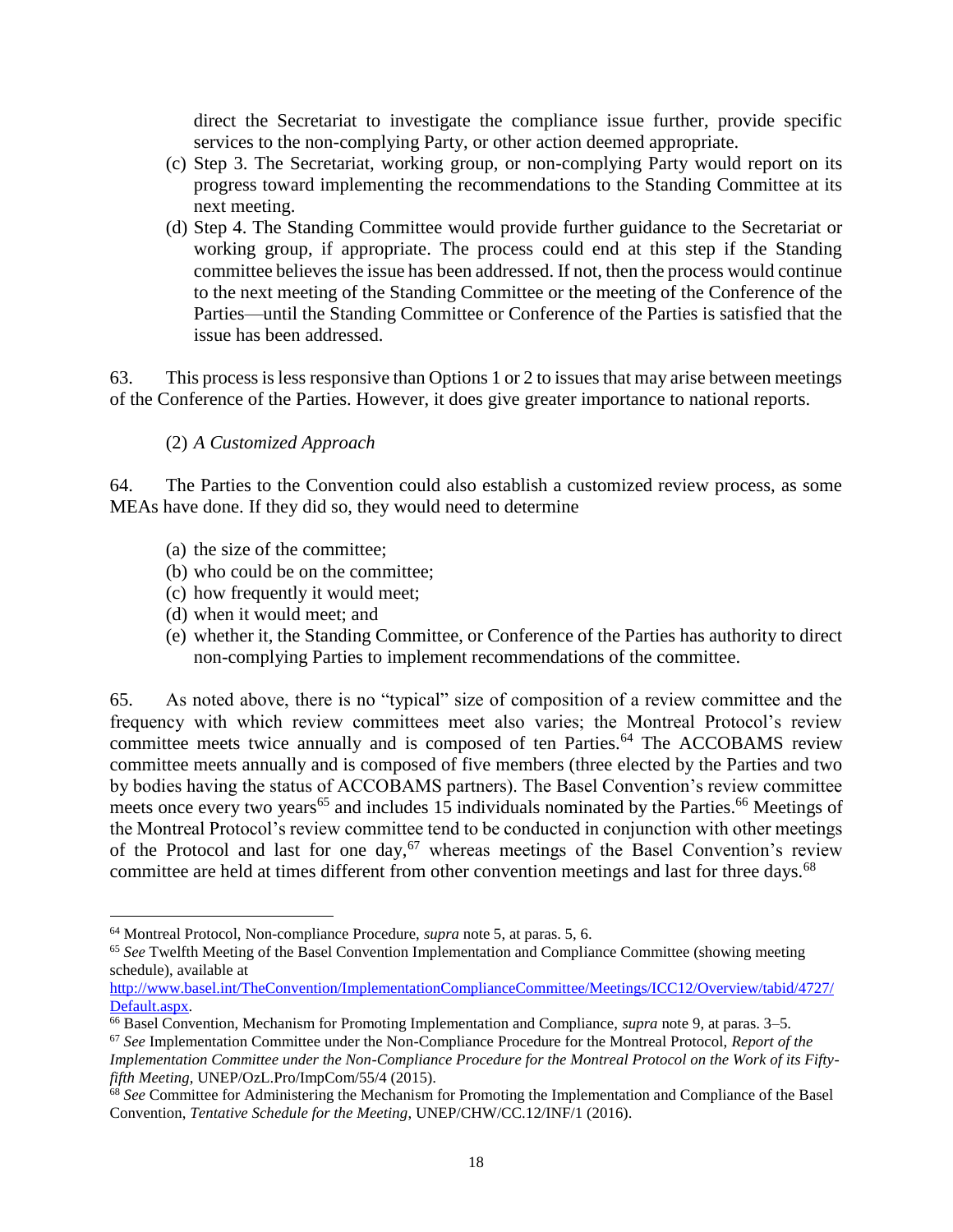66. To initiate the discussion among CMS Parties about what a potential customized review process might look like, this paper provides the following suggestions that address the issues raised in paragraph 64:

- (a) Size of the committee: 10 members.
- (b) Committee membership: Parties only.
- (c) Frequency of meetings: only when an issue of concern arises but no more than once each year. If more than one issue of non-compliance arises in a year, review committee could convene by teleconference or meet in the margins of the Standing Committee meeting to complete its tasks.
- (d) Meeting schedule: one day before a Standing Committee meeting.
- (e) Authority to make recommendations: the review committee would have authority to make recommendations. In the alternative, the review committee could submit its proposals to the Standing Committee, which is meeting immediately after the meeting of the review committee. This would allow a quicker response to any issue.

67. Under this approach, the review committee is kept small but still large enough to have geographic representation. The approach also encourages synergies by having the meeting of the committee immediately preceding a Standing Committee meeting. In this way, committee members may also attend the Standing Committee meeting. In addition, costs are kept lower by reducing travel costs because individuals do not need to travel to two different meetings. Additional costs could be saved if the committee is composed only of members of the Standing Committee.

## *(3) Maintaining the Status Quo—The "Zero Option"*

68. Under the status quo or "zero option"—that is, taking no action to establish a review process—the Parties will have no systematic means to resolve failures to prohibit the taking of animals of Appendix I species, improper implementation of the exceptions to the prohibition against taking, failures to conserve or restore habitat, failures to remove obstacles to migration, and failures to submit national reports.

69. The *Analysis and Synthesis of National Reports* submitted to COP11 indicates that substantial improvement can be made on a number of implementation issues. For example, that document reported that

"The **taking of Appendix I species** is prohibited by Range States for the following major groups: birds (92 per cent of the 59 reporting Parties), aquatic mammals (64 per cent), reptiles (51 per cent), terrestrial mammals (including bats; 32 per cent), and fish (41 per cent). For all groups, exceptions to the prohibition on take are granted by some Parties, principally for scientific or safety reasons or for customary take by indigenous communities."<sup>69</sup>

70. In addition, a large number of Parties are not submitting national reports. Only 59 of 118 eligible Parties (50%) submitted national reports prior to CoP11,<sup>70</sup> 68 out of 113 Parties (60%) prior

<sup>69</sup> CMS, *Analysis and Synthesis of National Reports*, *supra* note 55, at para. 5 (emphasis in original). <sup>70</sup> *Id.* at para. 3.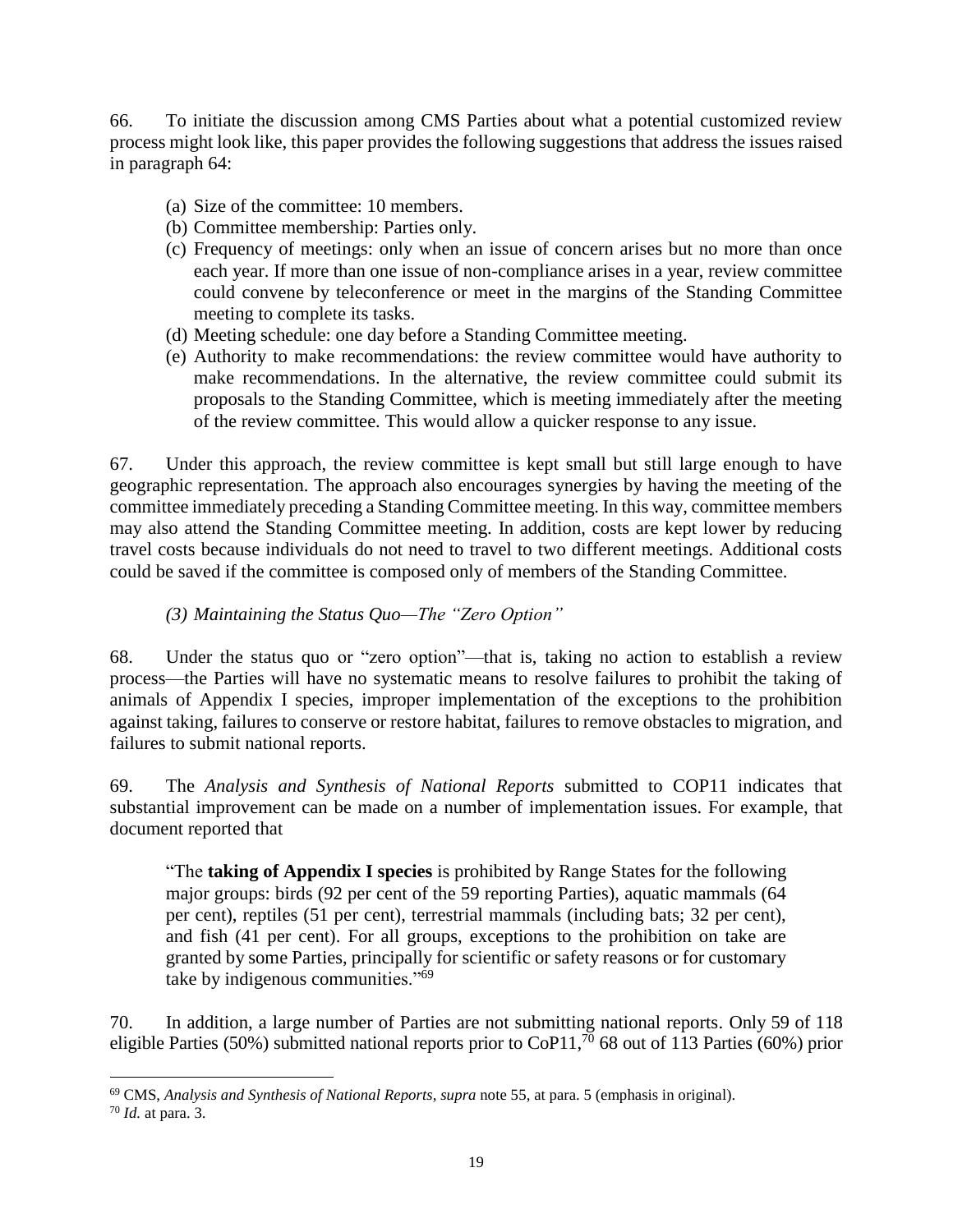to CoP10,<sup>71</sup> and 50% prior to CoP9.<sup>72</sup> Without reports from the non-reporting Parties, it is not known whether the problems are larger than the *Analysis and Synthesis of National Reports* indicates.

# **Financial Implications**

 $\overline{a}$ 

71. The financial implications of establishing and operationalizing a review process are difficult to assess until a specific process is chosen because of the numerous variables involved. Nonetheless, a few general conclusions may be made.

72. First, the status quo option entails no financial costs.

73. Second, a review of costs associated with the review processes of other MEAs provides some indication of the financial implications for CMS.

74. The ACCOBAMS Follow-up Committee has met only once so far. The meeting was held in Monaco, the location of the Secretariat, so costs were kept low. The ACCOBAMS' budget includes 5,000€ (USD 5,570) for work associated with the Follow-up Committee.<sup>73</sup>

75. The Basel Convention has committed a larger amount of money to its Implementation and Compliance Committee. For the current biennium, the Basel Convention Parties have budgeted as follows:

- (a) Funds for travel and daily subsistence allowance (DSA) for 11 eligible compliance committee members for the meeting (USD 42,680 from the core budget);
- (b) Funds for travel and DSA of 10 eligible Parties concerned by a submission (USD 30,280 from voluntary contributions that need to be raised);
- (c) Funds for conference services (editing and report writing), pre-meeting, and translation of COP documents prepared by the compliance committee for meetings of the COP for consideration and adoption are not budgeted separately; they are absorbed within the resources available to the Secretariat);  $74$
- (d) Staff costs to support the work of the Basel Convention Implementation and Compliance Committee are roughly estimated as follows: 30% of a P4, 20% of a P3, 20% of a G5, paid from assessed contributions. Bear in mind, however, that these staff costs cover both party-specific submissions and general issues of implementation and compliance.<sup>75</sup>

76. The financial costs for AEWA's Implementation Review Process fall between those of the ACCOBAMS and Basel Convention processes. In the four years since AEWA adopted its review process, four claims have been made. Based on these four claims, the AEWA Secretariat estimates that each claim costs about 20,000 Euros (roughly USD 22,000).<sup>76</sup>

<sup>71</sup> CMS, *Analysis and Synthesis of National Reports*, UNEP/CMS/Conf.10.11, para. 2 (2011).

<sup>72</sup> CMS, *Analysis and Synthesis of National Reports*, UNEP/CMS/Conf.9.10, para. 2 (2008), available at [http://www.cms.int/en/document/analysis-and-synthesis-national-reports.](http://www.cms.int/en/document/analysis-and-synthesis-national-reports)

<sup>&</sup>lt;sup>73</sup> E-mail from Florence Descroix-Comanducci, ACCOBAMS Executive Secretary, to Chris Wold (July 5, 2016).

<sup>74</sup> E-mail from Bruce Noronha, Administrative Officer, BRS Secretariat, to Chris Wold (July 4, 2016).

<sup>75</sup> E-mail from Juliette Kohler, Policy and Legal Advisor, BRS Secretariat, to Chris Wold (July 6, 2016).

<sup>76</sup> E-mail from Sergey Dereliev, Technical Officer, AEWA Secretariat, to Chris Wold (July 21, 2016).